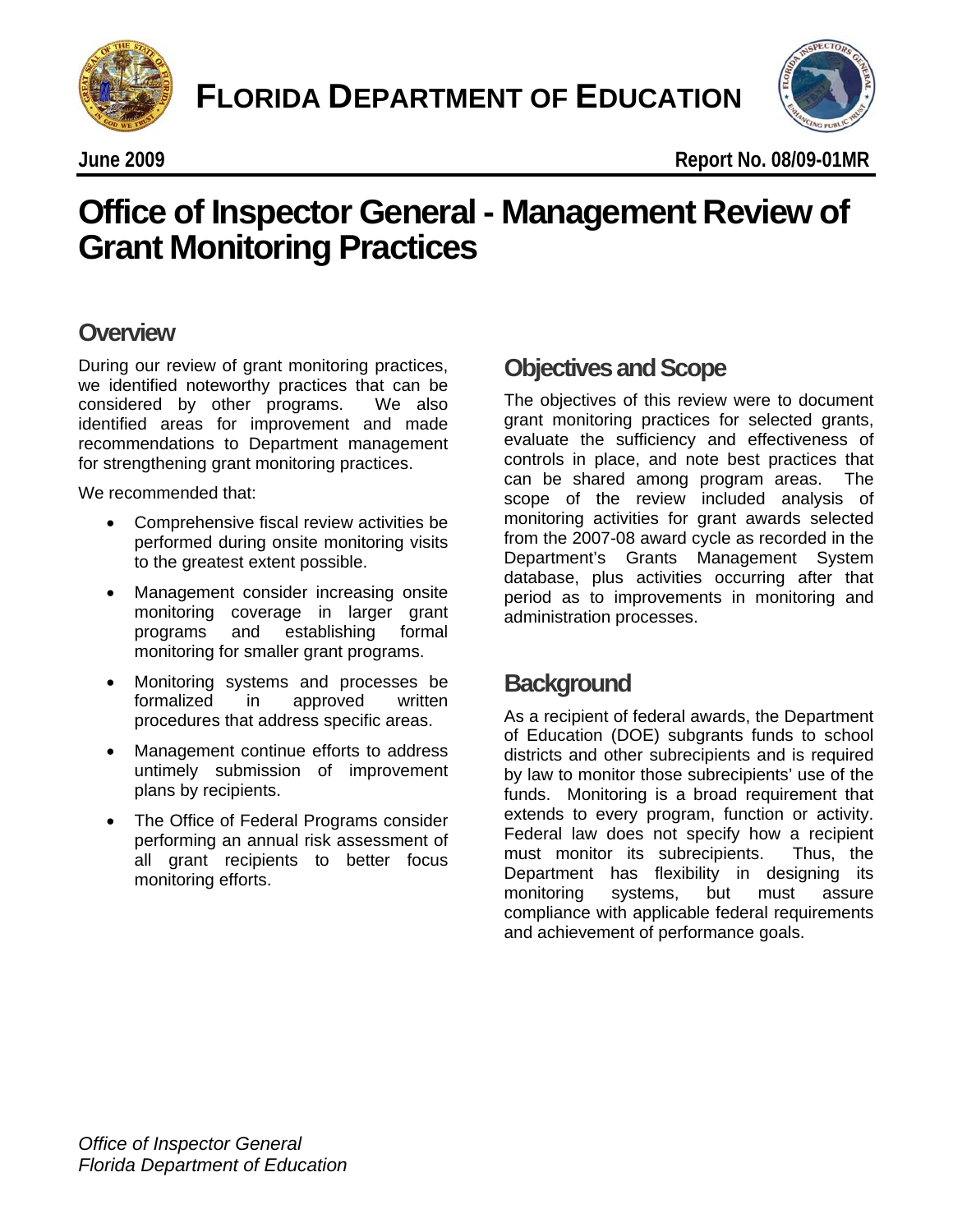U.S. Department of Education (USDE) Office of Inspector General (OIG) reports, monitoring reports and other documents reveal the USDE's expectations regarding monitoring activities. In general, USDE expects monitoring systems to be risk-based, formalized and based on a combination of desk reviews, onsite visits, and other mechanisms for reviewing subrecipient activities.

Whether grants are funded by federal or state funds, effective monitoring assists in identifying and reducing fiscal or program risks as early as possible, thus protecting both public funds and ensuring the delivery of required services. Effective monitoring is viewed as a planned, periodic, and ongoing activity to determine compliance by the funded entity with the agreement terms and conditions and applicable laws and regulations. It should further determine or confirm that all required activities are being or have been performed, deliverables have been completed, and funds have been accounted for and used appropriately.

A significant limitation on the level of monitoring performed relates to the lack of personnel resources that are dedicated to monitoring efforts. Generally, state funded grant programs do not include administrative set aside funds that could be used for monitoring activities. Though state level funds are often available as set asides in federal programs, staff have not been hired as legislative approval for new positions is limited. In some instances, recruiting of qualified staff was hindered by the lower salaries paid in state government. This situation has led to stretching current Department staff or outsourcing monitoring tasks to entities such as state universities, where possible.

The federal government has placed greater emphasis on monitoring in recent years as it heightens enforcement efforts following passage of the No Child Left Behind (NCLB) Act. The USDE's expectations for state and local compliance have increased with emphasis beyond mere compliance and enforcement of NCLB programmatic issues. Recent monitoring by USDE has increased scrutiny of compliance with fiscal rules including attention to procurement, property management, cash management and internal controls. Greater emphasis is being placed on funding agencies to increase effectiveness of their monitoring by making findings of noncompliance, imposing corrective actions and following-up to ensure appropriate corrective actions have actually been taken.

The volume of grants awarded during fiscal year (FY) 2007-08 totaled approximately \$2 billion and included over 2,500 grant projects (Exhibit 1). Approximately 91% or \$1.8 billion in grant awards involved federal dollars. State funded grants represent approximately 9% of grant awards, or \$185 million. Most grants (76%) were for entitlement projects where over \$1.5 billion was awarded. Discretionary noncompetitive grants represented 18% of total funds or \$358 million. Most funding was awarded to school districts.

## **Methodology**

We reviewed federal and state statutes and regulations, state reference guides, and internal policies and procedures. Data on grant awards was obtained from the Grants Management System database for the 2007-2008 award cycle. State and federal grant programs with total awards of \$5 million and above were selected for review. A Web-based survey was sent to DOE program contacts to gather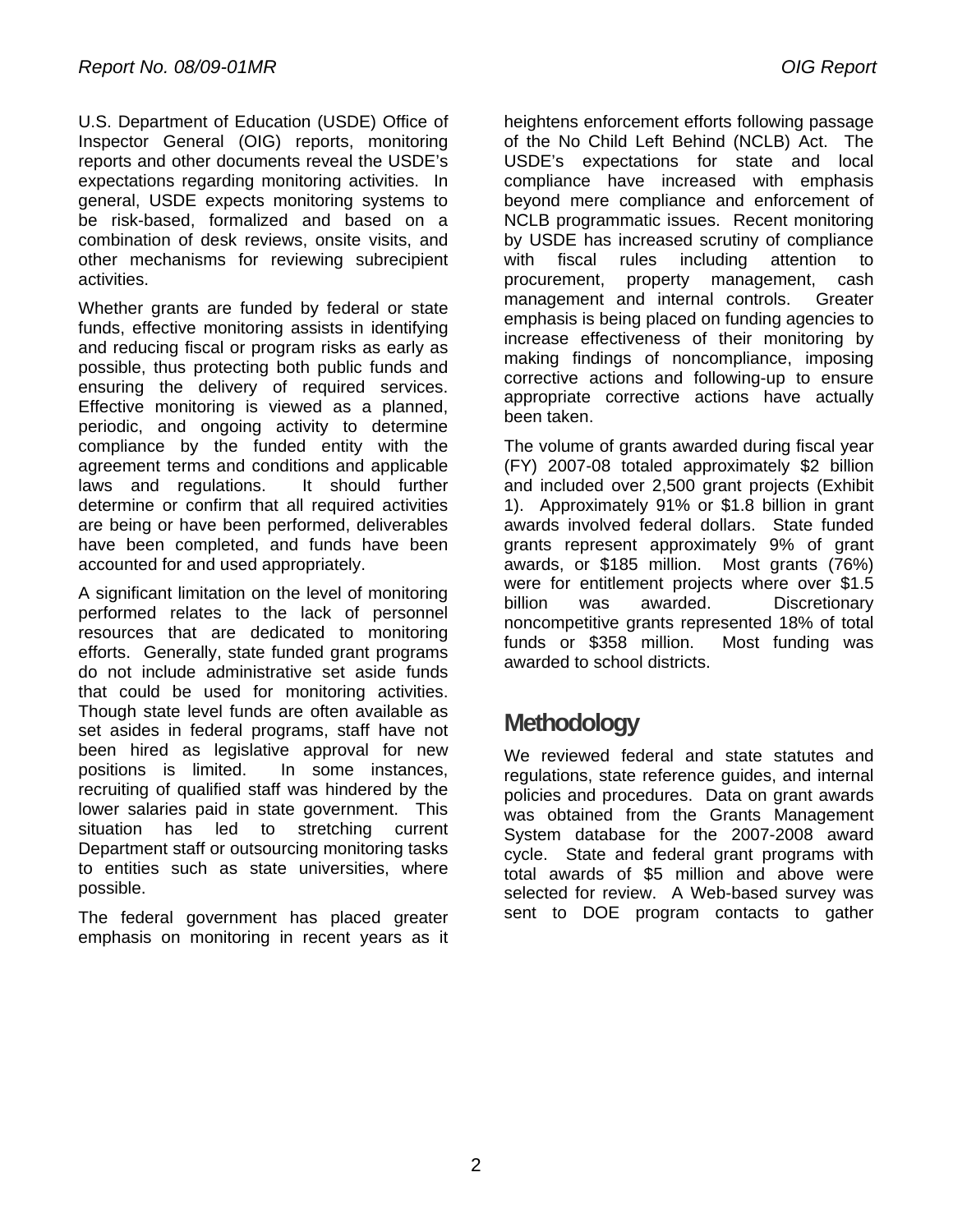| <b>Funding</b><br><b>Type</b> | <b>Project Type</b>                                    | Project<br>Amount | Percent by<br><b>Funding</b><br><b>Type</b> | Percent by<br>Project<br><b>Type</b> | Percent<br>Federal<br>- State |
|-------------------------------|--------------------------------------------------------|-------------------|---------------------------------------------|--------------------------------------|-------------------------------|
| Federal                       | <b>Discretionary Competitive</b><br>Discretionary Non- | 69,728,245        | 4%                                          | 4%                                   |                               |
|                               | Competitive                                            | 253,640,055       | 14%                                         | 13%                                  |                               |
|                               | Entitlement                                            | 1,473,572,839     | 82%                                         | 74%                                  |                               |
| <b>Federal Total</b>          |                                                        | 1.796.941.139     | 100%                                        |                                      | 91%                           |
| <b>State</b>                  | <b>Discretionary Competitive</b><br>Discretionary Non- | 28.760.009        | 16%                                         | 1%                                   |                               |
|                               | Competitive                                            | 104,356,309       | 57%                                         | 5%                                   |                               |
|                               | Entitlement                                            | 37,426,779        | 20%                                         | 2%                                   |                               |
|                               | <b>Special Projects</b>                                | 13,997,412        | 8%                                          | $1\%$                                |                               |
| <b>State Total</b>            |                                                        | 184,540,509       | 100%                                        |                                      | 9%                            |
| <b>Grand Total</b>            |                                                        | 1,981,481,648     |                                             |                                      | 100%                          |

#### **Exhibit 1 Volume of Grant Awards Funding and Project Type, FY 2007-08**

Source: OIG analysis of Grants Management System data for Fiscal Year 2007-08

information on grant monitoring activities being performed. Survey responses were used to describe grants, identify monitoring practices, and provide other information. For grant programs with higher award amounts, we met with program contacts to clarify our understanding of monitoring practices described in survey responses. We further documented grant monitoring practices and evaluated them for sufficiency and effectiveness of key management controls.

### **Criteria for Evaluating Monitoring Activities**

Various federal and state laws and regulations were reviewed to identify requirements for the Department (as grantee) to monitor the activities of grant recipients to assure compliance with applicable requirements and achievement of performance goals. Written DOE internal operating procedures (where available) also were considered as criteria for our review.

We concluded that Department activities that ensure grant funds are used, and programs are operated, in accordance with applicable federal

and state statutes, rules, and regulations should include the following:

1) Written policies and procedures to guide and document monitoring activities;

2 A risk-based approach to prioritize monitoring activities in larger grant programs;

3) Formal monitoring activities occurring on an established basis providing timely coverage of recipients through onsite visits, desk reviews or other means;

4) Evaluating compliance with applicable federal and state requirements (programmatic and fiscal);

5) Issuing written monitoring reports; and

6) A formal process to verify timely implementation of required corrective actions.

### **Activities Commonly Used to Monitor Grants**

Grant monitoring is an involved, interactive, and proactive process that can include many activities, not just onsite monitoring visits to grant recipient locations. Survey responses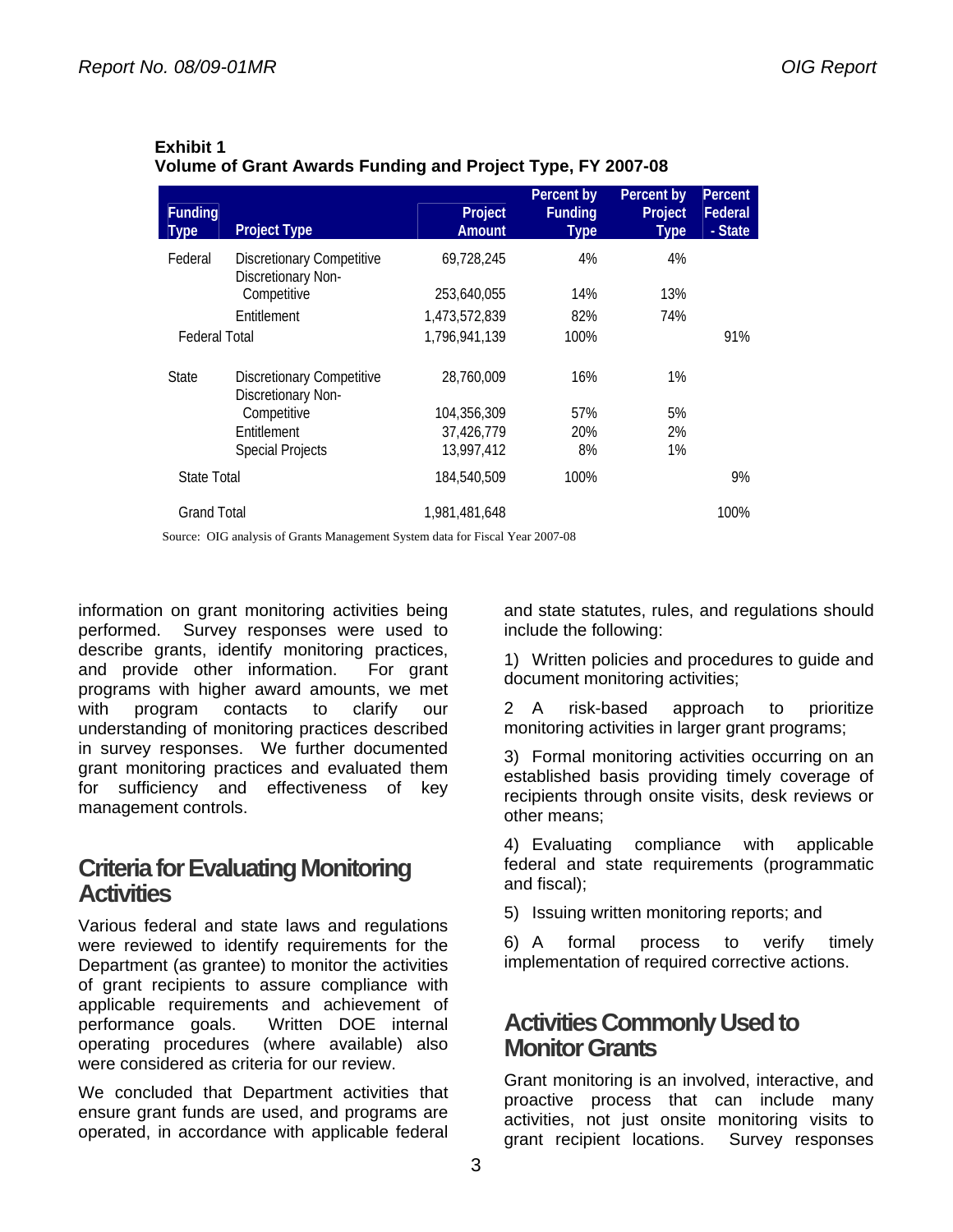from program contacts indicated a variety of methods are used to monitor grants. These included: review and approval of project application documents; regular contact with recipient program staff; review of grant recipient reporting; and technical assistance visits.

### **Monitoring Activities in Place for Grant Programs Reviewed**

monitoring practices for programs we reviewed. We noted that federally funded grant programs with large total grant awards (over \$20 million) use more structured (formal) monitoring activities (Exhibit 2). Smaller grant awards were primarily funded using state dollars and relied upon less formal monitoring activities. A chart, included as Attachment 1, lists information on In addition to grant award descriptions, summary information is included on aspects of formal monitoring activities performed. Presented below are descriptions of monitoring activities performed for five of the Department's largest grant programs.

### **1. NCLB Program Grants**

Grant recipients complete annual selfevaluations using compliance review forms designed by DOE staff to address program requirements. Local education agencies (primarily school districts) are grouped in a fiveyear rotation cycle based on geographic location and size. Risk factors are used to assess districts (scheduled in the current year) for formal monitoring consideration.

Selected recipients receive either desktop or onsite monitoring by program staff members. Onsite monitoring includes visits to selected districts and schools as deemed appropriate (based on risk assessment rankings). Seven onsite monitoring visits were performed during FY 2007-2008; eight have been performed to date in the current fiscal year (2008-09). A similar number of districts received desktop monitoring during each of these years.

Preliminary and final reports are issued based on onsite and desktop monitoring results. System improvement plans are submitted by recipients and approved and tracked by DOE

program staff to ensure actions are taken to resolve deficiencies.

### **2. Individuals with Disabilities Education Act (IDEA) Program Grants**

An automated system is used by grant recipients who annually self-assess their performance based on evaluation and reporting protocols established by DOE staff. The web-based reporting system (developed in FY 2007-2008) was designed to identify and correct recipient noncompliance with IDEA educational requirements.

Preliminary reports are issued when grant recipients (school districts) submit selfassessment results. Program staff members validate accuracy of reported results for a sample of recipients by replicating reported information based on documentation submitted by school districts. Findings resulting from the self-assessment, validation, and verification processes are included in a final report for each school district. Corrective action plans are developed to address findings noted and are incorporated into existing action plans for each grant recipient. Onsite grant monitoring activities were characterized as "in transition" earlier in the current fiscal year. Two onsite monitoring visits have been performed as of October 2008 and seven more are planned before the end of the current fiscal year.

### **3. Workforce Education Program Grants**

A risk assessment of all grant recipients is conducted annually. Based on the risk assessment, recipients are ranked into tiers with lower performing recipients designated to receive onsite monitoring visits.

interviews, observations, and records reviews. Though onsite visits were suspended during FY 2007-2008 to hire a new director and redefine the monitoring system used, 11 recipients have been scheduled to receive onsite monitoring during FY 2008-09. Monitoring visits include Monitoring reports are issued as onsite visits are performed. System improvement plans and corrective action plans are used to track implementation of required follow-up activities.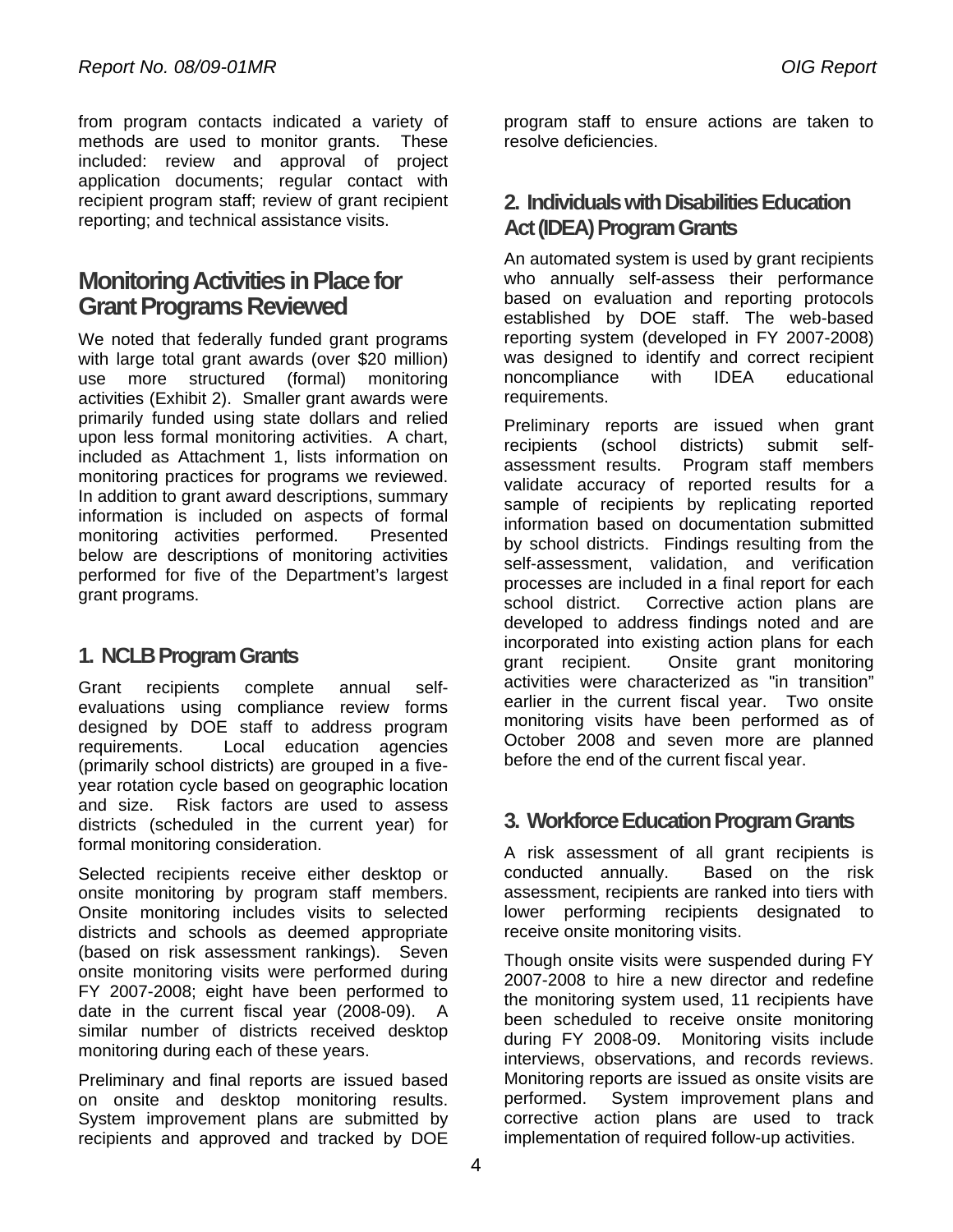### **4. 21st Century Community Learning Centers Program Grants**

Grant recipients complete annual selfevaluations using forms designed to address program requirements. Selection of recipients for onsite monitoring is based on risk factors noted by program evaluation and technical assistance units that encounter recipients as they are awarded funding. Selected recipients receive either desktop or onsite monitoring by program and consultant staff members. Onsite monitoring includes visits to selected schools.

Six onsite monitoring visits were performed during FY 2007-2008 by a Policy and Compliance Unit. Grant recipients are also evaluated by a Program Evaluation Unit. Preliminary and final reports are issued and monitored recipients submit corrective action plans. A Policy and Compliance unit follows up to ensure compliance and final resolution letters are issued to recipients when corrective action plans are fully implemented.

A state university, funded through an annual grant, provides resources and support for grant administration. Units are formed for program evaluation, technical assistance, and policy and compliance, under the direction of the DOE program office.

### **5. Reading First Program Grants**

identified by the state as not meeting goals. Performance data is reviewed annually by program staff to identify schools not meeting core reading achievement goals stated in the grant. School districts are then required to submit a District Support Plan for schools Program staff members review and approve the plans. Of the schools identified, lower performing schools are selected for monitoring that involves a full-day site visit consisting of classroom observation, teacher and administrative team interviews, and district staff interviews.

During FY 2007-08, 51 schools received onsite visits. Letters sent to school district superintendents describe onsite visit observations and make specific recommendations and/or requirements.

Reading First Professional Development at the University of Central Florida provides onsite support with implementing the recommendations and/or requirements throughout the school year. Mid-year District Support Plans status reports are required. Program staff may revisit selected schools in need of more support as deemed necessary.

Two state universities are funded through grants to assist the Reading First Program. One university provides onsite professional development to all Reading First schools and another university provides staff assistance with annual onsite monitoring activities.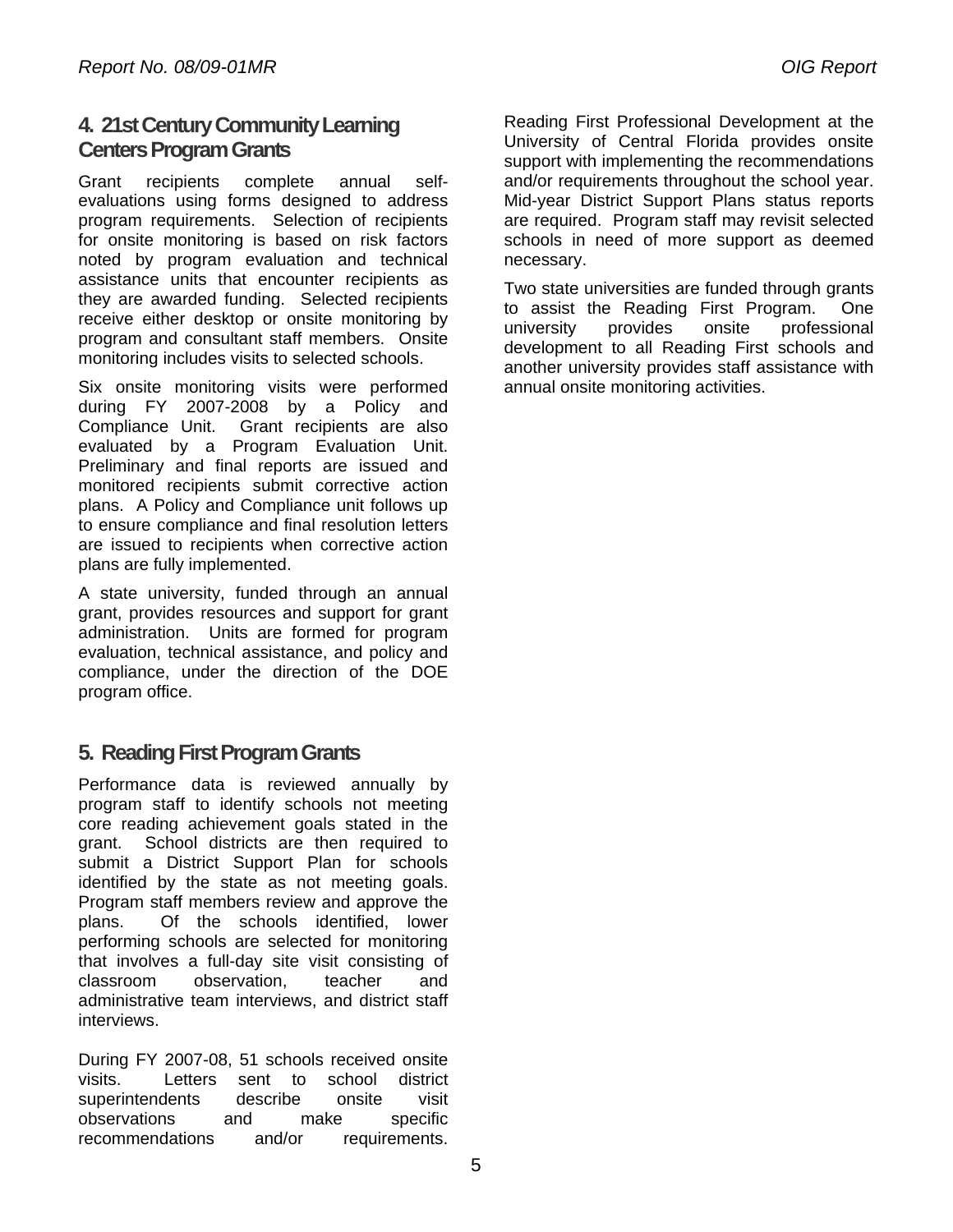### **Exhibit 2**

#### **Grant Programs Over \$5 Million by Funding Type and Award Amount**

|                                                           | <b>Funding</b> | Award         | Percent of   |
|-----------------------------------------------------------|----------------|---------------|--------------|
| <b>Program Name</b>                                       | <b>Type</b>    | Amount        | <b>Total</b> |
| IDEA, Part B & Part B Preschool                           | Federal        | 606,841,661   | 31%          |
| Title I, Part A, Ed of Disadvantaged Children & Youth     | Federal        | 539,907,991   | 27%          |
| Title II, Teacher & Principal Training & Recruiting       | Federal        | 135,975,074   | 7%           |
| Title I, School Choice Transportation & Supp Ed Services  | Federal        | 106,328,524   | 5%           |
| Carl Perkins, Career & Tech Ed                            | Federal        | 67,029,281    | 3%           |
| Reading First                                             | Federal        | 52,126,584    | 3%           |
| 21st Century Community Learning Centers                   | Federal        | 50,617,827    | 3%           |
| Adult Ed & Family Literacy                                | Federal        | 43,682,205    | 2%           |
| Title III, Part A, English Language Acquisition           | Federal        | 37,606,121    | 2%           |
| SUCCEED, FL                                               | <b>State</b>   | 27,989,356    | 1%           |
| Title I, Part C, Migrant Education Program                | Federal        | 21,719,391    | 1%           |
| Florida Diagnostic and Learning Resources System          | Fed/State      | 20,761,205    | 1%           |
| Adults With Disabilities (DVR)                            | <b>State</b>   | 17,084,696    | 1%           |
| Title IV, Part A, Safe and Drug-Free Schools              | Federal        | 13,377,919    | 1%           |
| Title I, Part D, Delinquent Programs                      | Federal        | 12,450,585    | 1%           |
| Title II, Part D, Enhancing Education Through Technology  | Federal        | 12,117,029    | 1%           |
| University of Miami                                       | <b>State</b>   | 9,352,309     | $<1\%$       |
| Florida Community Service Grants                          | <b>State</b>   | 8,356,828     | $< 1\%$      |
| Center for Autism and Related Disabilities Program        | <b>State</b>   | 7,217,275     | $< 1\%$      |
| Florida Literacy & Reading Excellence Center              | <b>State</b>   | 6,291,744     | $<1\%$       |
| Nova Southeastern University                              | <b>State</b>   | 6,237,834     | $< 1\%$      |
| Math & Science Partnership-Solutions for Florida's Future | Federal        | 5,900,000     | $< 1\%$      |
| Title V, Innovative Programs                              | Federal        | 5,230,992     | $<1\%$       |
| <b>Florida Inclusion Network</b>                          | Federal        | 5,000,000     | $<1\%$       |
| Programs funded less than \$5M                            | Fed/State      | 162,279,218   | 8%           |
| Total                                                     |                | 1,981,481,648 | 100%         |

Source: OIG analysis of Grants Management System data for Fiscal Year 2007-08.

Note: Grant award amounts listed in this exhibit may not reflect all adjustments made during the fiscal year.

### **Grant Programs Using Less Formal Monitoring**

Smaller grant programs (those received annual awards ranging between \$5 million and \$20 million) were funded primarily with state dollars. Grant recipients included state and private universities, community colleges and school districts. The majority of funds were awarded for projects that addressed specific initiatives, such as exceptional student education, enhancement of skills for adults and senior citizens, medical research and tuition assistance at private universities, and professional

development for reading teachers and coaches.

DOE employees assigned to grant programs provided survey responses to questions regarding monitoring activities performed. Several indicated that they reviewed performance reports submitted by grant recipients, usually on a quarterly basis. Other activities included approval of quarterly invoices, periodic attendance at meetings and regular contact with grant recipient staff members. Structured monitoring activities, like onsite monitoring, were not performed.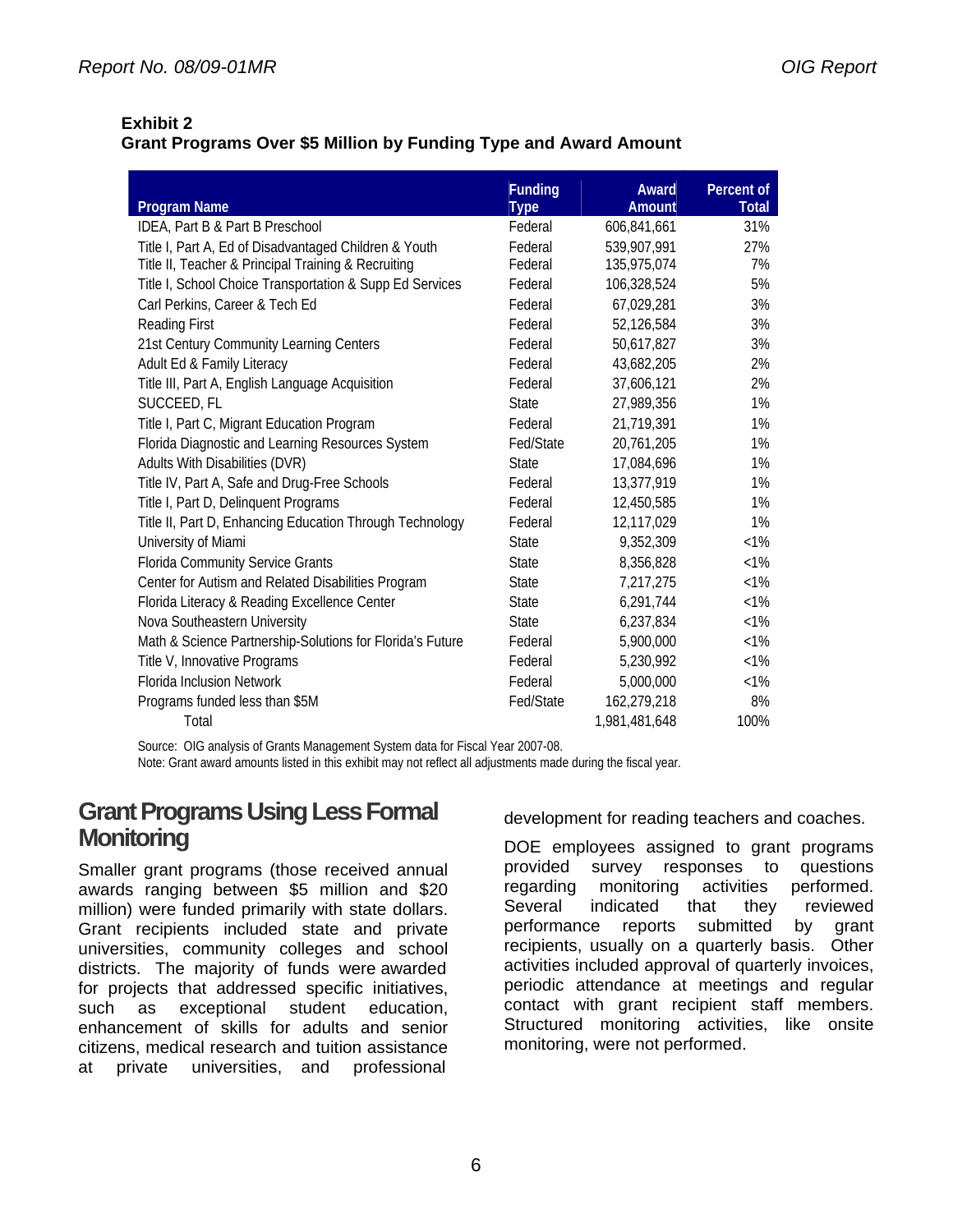### **Previous Findings on Department Monitoring of Grants**

We reviewed previous audit and monitoring reports which addressed Department grant monitoring practices. The evaluations were performed by agencies that included Florida's Office of the Auditor General, Florida's Office of Program Policy Analysis and Government Accountability, and the Federal Department of Education and reports issued from 2005 to 2008. Report findings related primarily to the lack of onsite monitoring of recipients and untimely reporting of monitoring results to grant recipients following monitoring visits by DOE program staff. One report included comments on the need to improve efforts to implement a more risk-based monitoring approach. USDE monitoring of NCLB Title I programs had findings regarding the Department's ability to ensure that areas of recipient noncompliance were identified and corrected in a timely manner.

### **Reliance on External Audit Fiscal Oversight of Education Agencies**

Most Department staff members we spoke to recognize the need for fiscal monitoring of grant recipients. However, a significant degree of reliance is placed on fiscal oversight provided through audit activities performed by the Office of the Auditor General (OAG) and CPA firms under the Federal Office of Management and Budget (OMB) Circular A-133, commonly referenced as the Federal Single Audit Act.

The OAG is required, by statute, to annually conduct financial audits of district school boards in counties with populations less than 150,000; for larger counties, it conducts audits once every three years. During the years when the OAG does not audit, district school boards must contract with a private accounting firm to perform these audits.

Department staff provided us with a memorandum, dated June 1994, from a USDE attorney in response to a DOE request that Circular A-128 audit activity (superseded by Circular A-133) substitute for onsite fiscal monitoring of federally funded grants. The response agreed that onsite fiscal monitoring, at

that time performed by the DOE Office of the Comptroller, could be reduced based on audit activity performed as part of Single Audit Act compliance.

The Office of Inspector General believes that, while some limited audit and oversight coverage is provided by the single audit compliance engagements, such audits cannot be relied upon to replace effective monitoring of grant recipients. OAG audit scope and concept has changed since 1994, when the referenced memorandum was issued. For example, in 1994 federal awards audit coverage included review of non-major federal programs, whereas today, only major federal programs are reviewed.

Although independent audits are conducted to determine federal program compliance, the Department is responsible, pursuant to the OMB Circular A-133 Compliance Supplement, for performing grant recipient monitoring procedures. These procedures should occur throughout the year and may include reviewing financial and performance reports submitted by the recipient, performing site visits to review financial and programmatic records and observe operations, regular contacts with the subrecipients, and appropriate inquiries concerning program activities.

### **Noteworthy Practices**

Numerous noteworthy practices were identified during our review. Descriptions of several are included below.

1) The Office of Financial Programs, which coordinates monitoring activities performed for NCLB programs, trained and used school district staff to assist as peer monitors. This practice can mitigate the impact of limited positions available for onsite monitoring of grant recipients.

2) The Reading First program conducts site visits of exemplary schools where they observe best practices and model classrooms to develop key factors of success that are then communicated to all K-12 schools through subsequent professional development and technical assistance.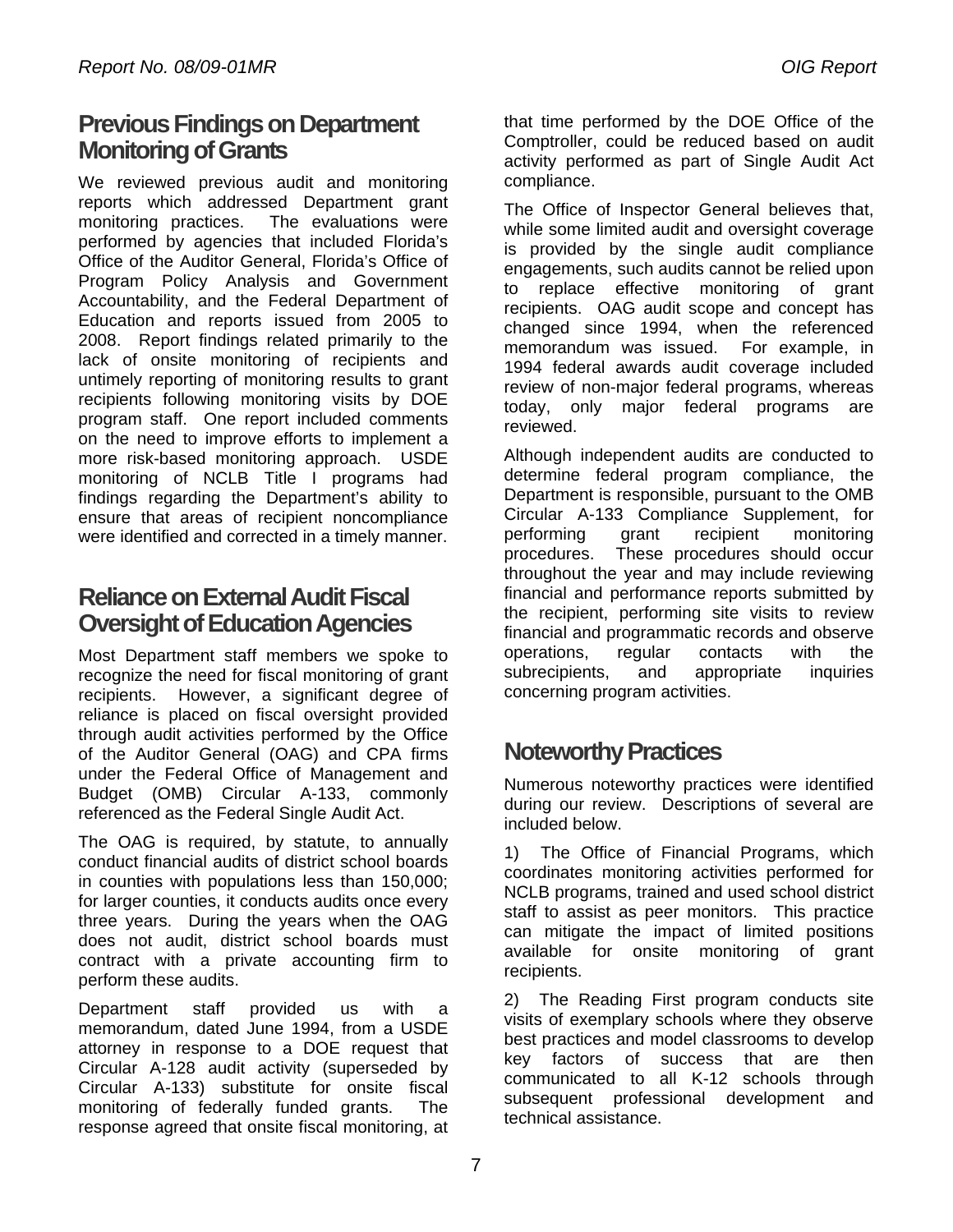3) The 21st Century Community Learning Centers program uses recipient selfassessments and onsite evaluation reports (prepared by grant funded program evaluation staff) to detect potential problems with recipients' abilities to comply with program requirements. Focused technical assistance is then provided to assist recipients. If problems persist, information is given to policy and compliance unit staff members who schedule formal monitoring.

4) The Division of Workforce Education performs an annual risk assessment of all grant recipients. The assessment focuses on operational risk factors to rank grant recipients and is used as the primary means by which monitoring strategies are determined. Results of the process are used to rank recipients into tiers with lower performing providers designated to receive onsite visits.

fiscal accountability reviews of grant recipients. 5) Onsite monitoring visits by program staff from the Division of Workforce Education include Protocols included in the Division's procedures. manuals focus on compliance of key systems needed by recipients to ensure the proper expenditure of and accounting for federal funds (financial management, procurement and inventory management systems). Grant recipient documentation to support the proper expenditure of funds is subject to review during onsite monitoring visits. 3) The 21st Century Century Learning in the Fiscal monitoring should be improved.<br>
2011 The 21st Century Century Community Learning Century and the improved. Bottlet in the century community Learning Century and 21st Centu

### **Recommendations for Improving Monitoring Practices**

practices. In reviewing monitoring activities in place for the programs selected, we noted findings similar to those reported in past audit and monitoring reports. The primary focus in this review was to document monitoring practices being utilized and assess effectiveness of key management controls. We noted the following conditions and provide recommendations to Department management for strengthening grant monitoring

Major federally funded grant programs under the Division of Workforce Education and 21st Century Community Learning Centers included review of fiscal management aspects in the onsite monitoring process. Per the 2008-09 Grant Work Papers (templates used in compliance monitoring), a majority of the NCLB programs included a budget section that usually involved a review of budget and expenditure reports to assess programmatic use of funds, budgetary controls, and sample expenditures for selected grant recipients.

Comprehensive monitoring should focus on such fiscal management aspects as appropriate and allowable use of funds, the sufficiency of fiscal controls and accounting procedures to adequately document expenditures, and effectiveness of internal controls to help in achieving the results of the grant and safeguard the integrity of the program.

In discussions with program contacts regarding how fiscal monitoring requirements are satisfied, references were often made to budget review activities performed during the application review process. The primary tasks involved in this process relate to determinations of whether required budget forms are submitted, whether mathematical calculations are accurate, and whether budgets and narratives are consistent with program requirements.

Program contacts also made references to required Project Disbursement Reports (DOE Form 399) submitted annually by grant recipients following the expiration of annual grants. These reports include a summary of disbursements classified by function and object code. They provide an after-the-fact comparison of budgeted expenditures to actual disbursements, but do not provide sufficient information for an effective fiscal review.

We noted that most onsite monitoring is currently performed by DOE program staff. These employees may not possess sufficient background or expertise to evaluate the effectiveness of recipient fiscal, accounting, and management controls.

The activities noted above, while important, should not substitute for verification of fiscal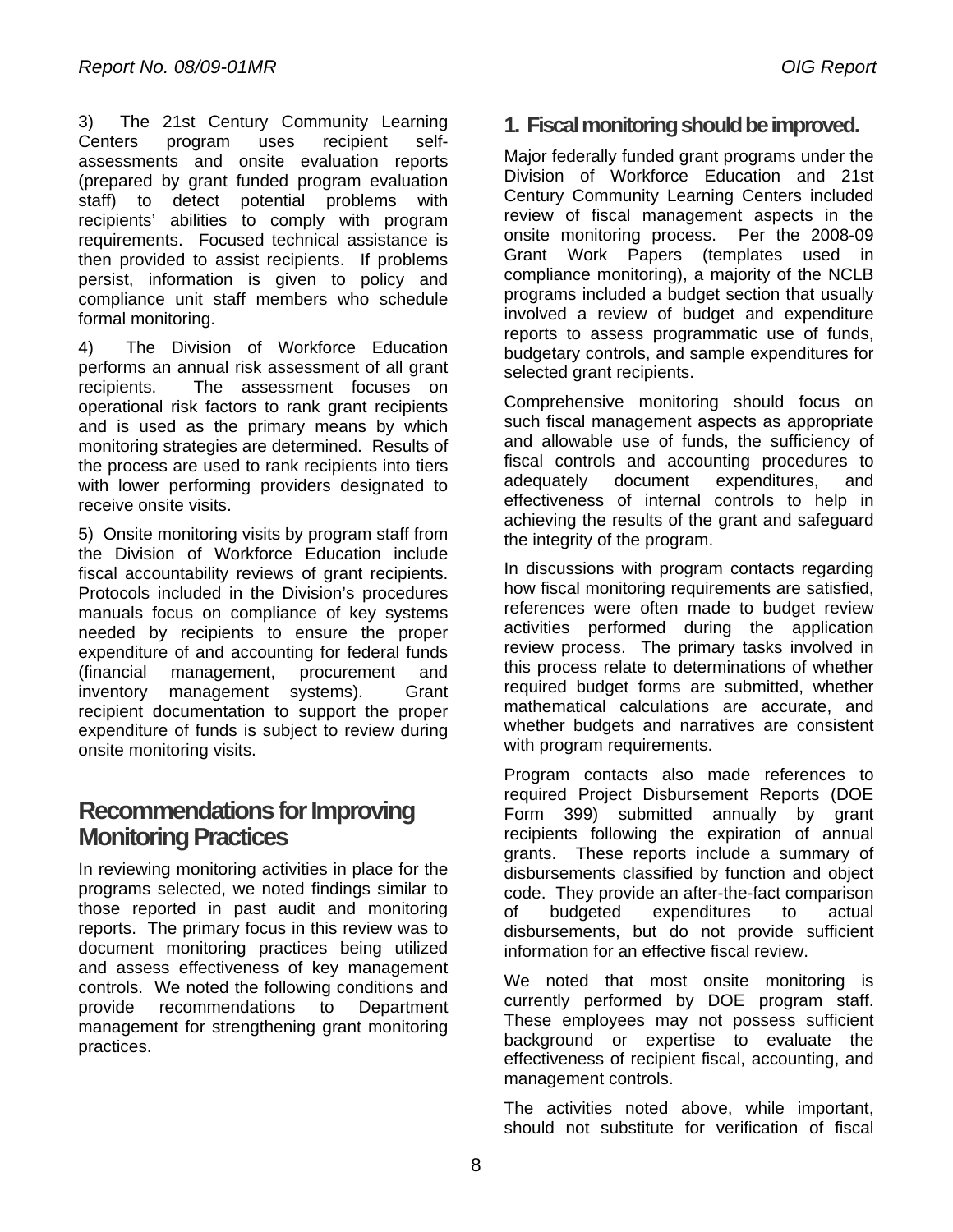program aspects of grants as a regular part of onsite and desktop monitoring efforts. **We recommend** comprehensive fiscal review activities be performed during onsite monitoring visits to the greatest extent practicable. Management actions should include identifying and using Department staff with the necessary expertise. Existing program staff could be trained on how to perform fiscal monitoring activities. Outsourcing of fiscal monitoring activities may be another option for improving fiscal monitoring efforts.

### **requirements and improve accountability. 2. Increasing onsite monitoring coverage would provide increased assurance of recipient compliance with grant**

Larger grant programs performed monitoring activities that included limited onsite monitoring coverage. Smaller programs relied on other practices that did not include onsite monitoring visits.

In FY 2007-2008, for example, eight onsite monitoring visits were performed for NCLB federal programs, a number representing approximately 12 percent of the agencies awarded annual funding. The 21st Century Community Learning Centers performed six onsite visits representing a similar percentage. The Division of Workforce Education did not perform onsite monitoring during FY 2007-2008, but has since implemented a revised monitoring process that includes planned onsite monitoring visits to 12 grant recipients. This monitoring coverage of grant recipients also is approximately 12 percent. Leadership responsible for IDEA grants recently developed a process to identify recipients for onsite monitoring. Two onsite visits have been performed during the current fiscal year and additional visits are planned before year end. Smaller programs included in our review did not perform structured monitoring.

To strengthen monitoring practices, **we recommend** program management consider increasing onsite monitoring coverage in grant programs that currently have formal monitoring. **We also recommend** formal monitoring, including onsite monitoring, be performed for

smaller grant programs. To ensure accountability, smaller grant programs should have a written plan that documents the monitoring strategy to be used to provide sufficient oversight of grant activities. The plan could include a schedule of specific monitoring tasks to review and verify grant requirements with a clear description of how the activities would be performed.

### **3. Written monitoring procedures should be formalized.**

Most grant programs reviewed had not prepared sufficient written monitoring procedures. Two of the larger program areas performing formal monitoring have manuals with monitoring policies and procedures (Workforce Education and 21st Century Community Learning Centers). Reading First program staff commented they had written procedures, but these are not organized into a formal approved manual. A comprehensive manual is available for IDEA's annual District self-assessment process. IDEA monitoring staff reportedly have general written procedures for on-site monitoring, although they are not compiled into a manual. NCLB grant programs use slide presentations, technical assistance papers, or informal narrative descriptions, but no comprehensive reference document that addressed aspects of core monitoring activities. Programs that do not perform formal monitoring have no written monitoring procedures.

Adequately detailed written procedures help ensure office activities are performed in accordance with management's directives; provide a basis for evaluating staff performance; and serve as a training tool for new staff. Written procedures can give Department management greater assurance that its directives will be performed and can assist grant recipients in better understanding their roles and responsibilities.

**We recommend** monitoring systems and processes be formalized in approved written procedures that address such areas as: the process used for identification of high-risk recipients; data collection instruments (interview guides, document review checklists, sample letters, etc.); methods used for tracking interim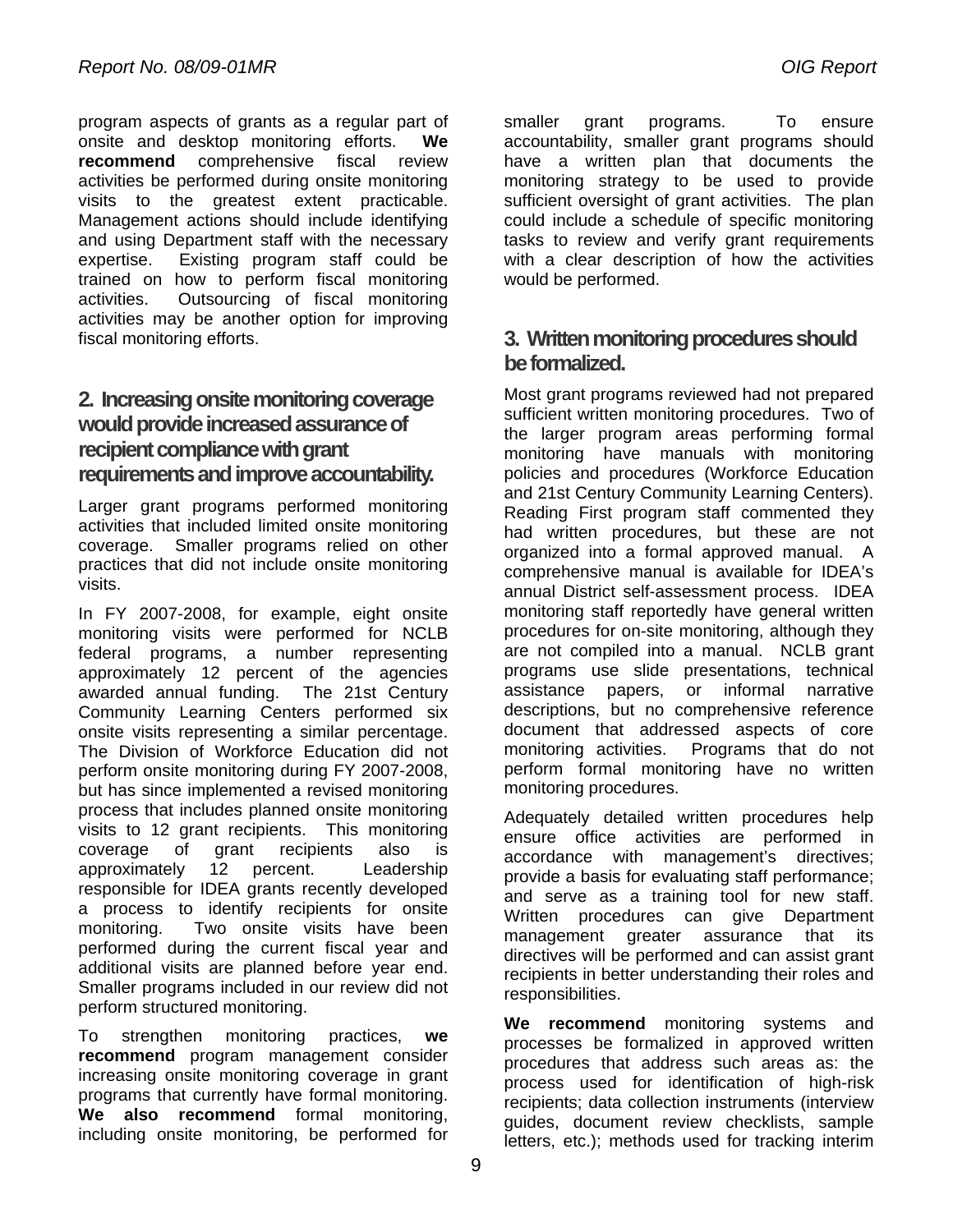be distributed to grant recipients. monitoring activities (e.g., schedules of visits, report issue dates, responses, etc.); a description of report processing activities including sample monitoring reports; and an explanation of the process for following up and verifying implementation of required corrective actions. Written procedures should be sufficiently detailed to guide staff in performing monitoring activities that help ensure grant recipients comply with applicable federal or state requirements and achieve established performance goals. The procedures could also

### **4. Steps have been taken to improve NCLB monitoring administration, but additional actions should be considered.**

Preliminary monitoring reports for districts that received formal desktop monitoring during FY 2007-08 were issued four to seven months after monitoring occurred. Five of eleven system improvement plans (SIP) were submitted by recipients one to three months after preliminary reports were issued. Additional time passed when SIPs submitted could not be approved because they were not sufficiently completed by grant recipients. Because final monitoring reports are issued only after approved SIPs are in place, most reports were issued several months after monitoring activities ended.

Internal monitoring procedures provide for issuance of preliminary reports within 30 working days of monitoring activities with recipients allowed ten working days after receipt of a preliminary report to submit SIPs.

Recent improvements in an online monitoring system used to facilitate and track the process will reportedly address the timeliness issues noted. For example, the system now allows grant recipient staff to input SIP information electronically. This event prompts DOE staff members who notify those responsible to followup, review and approve newly submitted SIPs.

We reviewed reporting of preliminary monitoring reports issued for the current monitoring cycle and noted that they had been issued in a timely manner. Staff members coordinating monitoring efforts were aware that untimely issuance of monitoring reports diminishes the usefulness of

such reports and the Department's ability to ensure that necessary corrective actions are taken in a timely manner.

procedures are followed and deadlines are met. untimely submission of SIPs by recipients. **We**  Such efforts should continue to provide greater assurance that established monitoring Continued efforts should be made to address **recommend** consideration be given to encouraging recipients to submit SIPs to be included in final monitoring reports, but not delaying issuance of reports should recipients fail to respond to submission deadlines established by the Department. Effective tracking documents should be maintained to improve the control and reporting of monitoring activities.

### **5. NCLB risk assessment could be made more effective by employing a systemwide approach.**

Monitoring activities for NCLB programs (except 21st Century Community Learning Centers) are coordinated through the Office of Federal Programs. The process used to determine which grant recipients are prioritized for formal monitoring (onsite visit or desktop monitoring) is only partially risk based. In FY 2007-08, grant recipients were placed in a five-year rotation cycle based on geographic location and size (student population). Each year, the only recipients assessed for relative risk based on the application of factors are those 14 - 17 local education agencies (mostly school districts) included in the current year grouping. The factors used to assess risk of grant recipients largely focuses on student achievement outcomes such as percentage of annual yearly progress criteria met and performance of the lowest quartile in reading and mathematics).

This risk assessment approach does not assess risks of all grant recipients funded. Thus, recipients are not compared to each other in order to prioritize monitoring activities. Higher risk recipients could be placed in groups that will not be subject to formal monitoring for years, based on the established cycle. As practiced, the method discloses to each recipient the year when they will be subject to monitoring.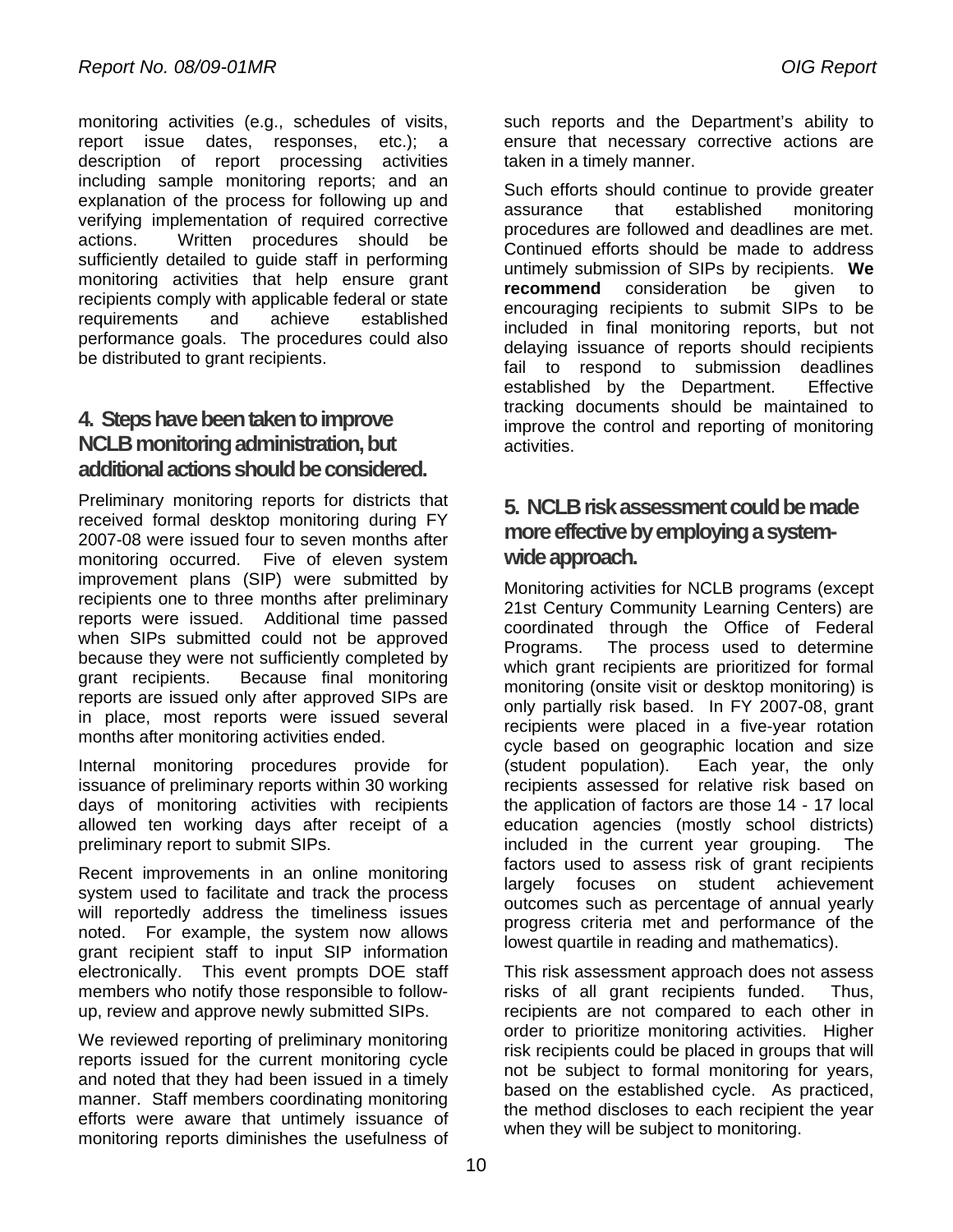An effective risk assessment model should identify conditions and events that can have an impact on recipients' abilities to effectively complete grant award requirements. Such information should be used to determine monitoring strategies appropriate to the risks exhibited (e.g., onsite assistance or monitoring reviews for recipients deemed to be at highest risk).

The NCLB monitoring coordinator indicated that the initial separation of recipients into the fiveyear cycle was based largely on travel planning considerations and to obtain a mix of larger and smaller school districts. Additionally, past federal monitors were said to have encouraged that all grant recipients be monitored within a five-year cycle.

**We recommend** the Office of Federal Programs consider modifications to the risk assessment approach used. This would include performing an annual evaluation on all grant recipients. Consideration should be given to use of operational risk factors in evaluating recipient risk. Additional risk factors could include: appropriateness of cash draw-downs, ability to fully expend funds, and history of monitoring or audit findings.

### **Closing Comments**

The Office of the Inspector General would like to recognize and acknowledge Department staff for their assistance during the course of this review. Our fieldwork was facilitated by the cooperation and assistance provided by all personnel involved.

Review Supervised By: Greg White, MBA, CIA, CGAP

Review Conducted By: James Maxwell, CIA, CFE, CGFM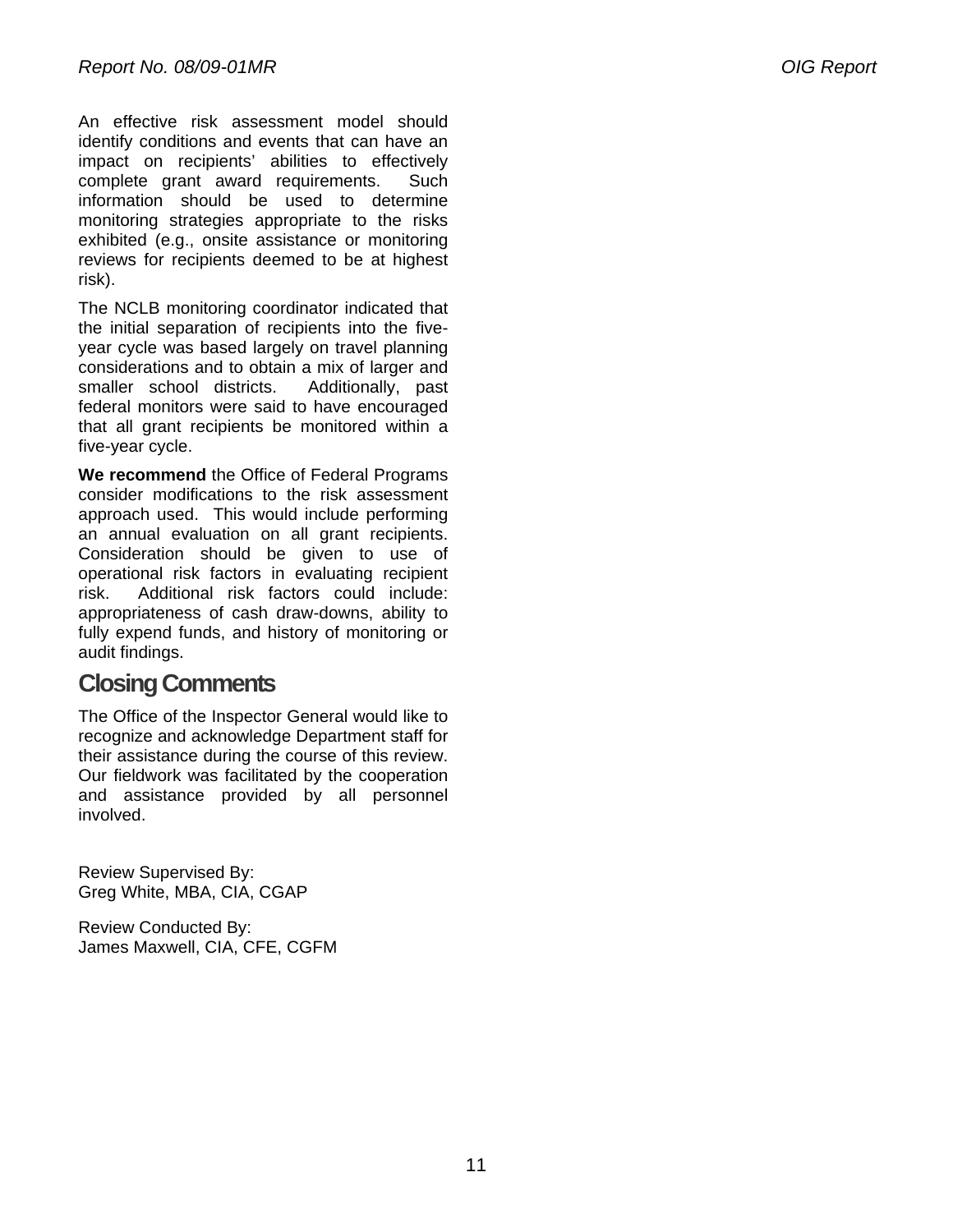### **Attachment 1**

### **Description of Monitoring Practices**

#### **NCLB Programs**

Title I, Part A, Education of Disadvantaged Children and Youth Title I, Part A, Public School Choice Options Title I, Part C, Migrant Education Program Title I, Part D, Subpart 2 Local Delinquent Program Title II, Part A, Teacher and Principal Training & Recruiting Program Title II, Part D, Enhancing Education Through **Technology** Title III, Part A, English Language Acquisition Title IV, Part A, Safe and Drug-Free Schools

#### **Grant Award Description**

Funding type: Federal Project type: Primarily entitlement 2007-08 awards: \$884.7M Recipients: Primarily school districts

#### **Primary Monitoring Activities**

Grant recipients complete annual self-evaluations using work papers designed to address program requirements. Selected recipients receive either desktop or onsite monitoring by program staff members. Onsite monitoring includes visits to selected districts and schools as deemed appropriate.

#### **Written Monitoring Procedures**

technical assistance papers were available. Descriptive narratives, slide presentations, and Written procedures in the form of an operating manual had not been prepared.

#### **Onsite Monitoring Performed**

Seven onsite monitoring visits were performed during 2007-08. Eight onsite visits have been performed for the 2008-09 fiscal year. A similar number of districts receive desktop monitoring each year.

#### **Risk Assessment Methodology**

Local education agencies (primarily school districts) are grouped in a 5-year rotation cycle based on geographic location and size. Risk factors are used to assess districts (scheduled in the current year) for formal monitoring consideration. Risk factors used include:

Performance against AYP criteria, percentage of highly qualified teachers, and data on school safety indicators.

#### **Monitoring Reports**

Preliminary and final reports are issued based on onsite and desktop monitoring results.

#### **Corrective Actions**

System improvement plans are submitted by recipients and approved and tracked by DOE program staff to ensure actions are taken to resolve deficiencies.

#### **Staff Resources**

Over two dozen Department employees participate in grant monitoring.

### **IDEA, Part B & Part B Preschool**

#### **Grant Award Description**

Funding type: Federal Project type: Entitlement 2007-08 awards: \$606.8M Recipients: School districts

#### **Primary Monitoring Activities**

An automated system is used by grant recipients who annually self-assess their performance based on evaluation and reporting protocols established by DOE staff. The web-based reporting system (developed in FY 2007-08) was designed to identify and correct recipient noncompliance in IDEA educational requirements. The system is also used as a basis for focused monitoring activities, including part of the selection of districts for onsite monitoring.

#### **Written Monitoring Procedures**

A document discussing onsite monitoring protocols was recently prepared. Written procedures in the form of an operating manual for onsite monitoring had not been prepared. A comprehensive manual is available for the District self-assessment process.

#### **Onsite Monitoring Performed**

The current process focuses on self-assessment based file reviews that provide baseline compliance data used along with other information to identify school districts/ programs in need of "focused" monitoring. Onsite monitoring activities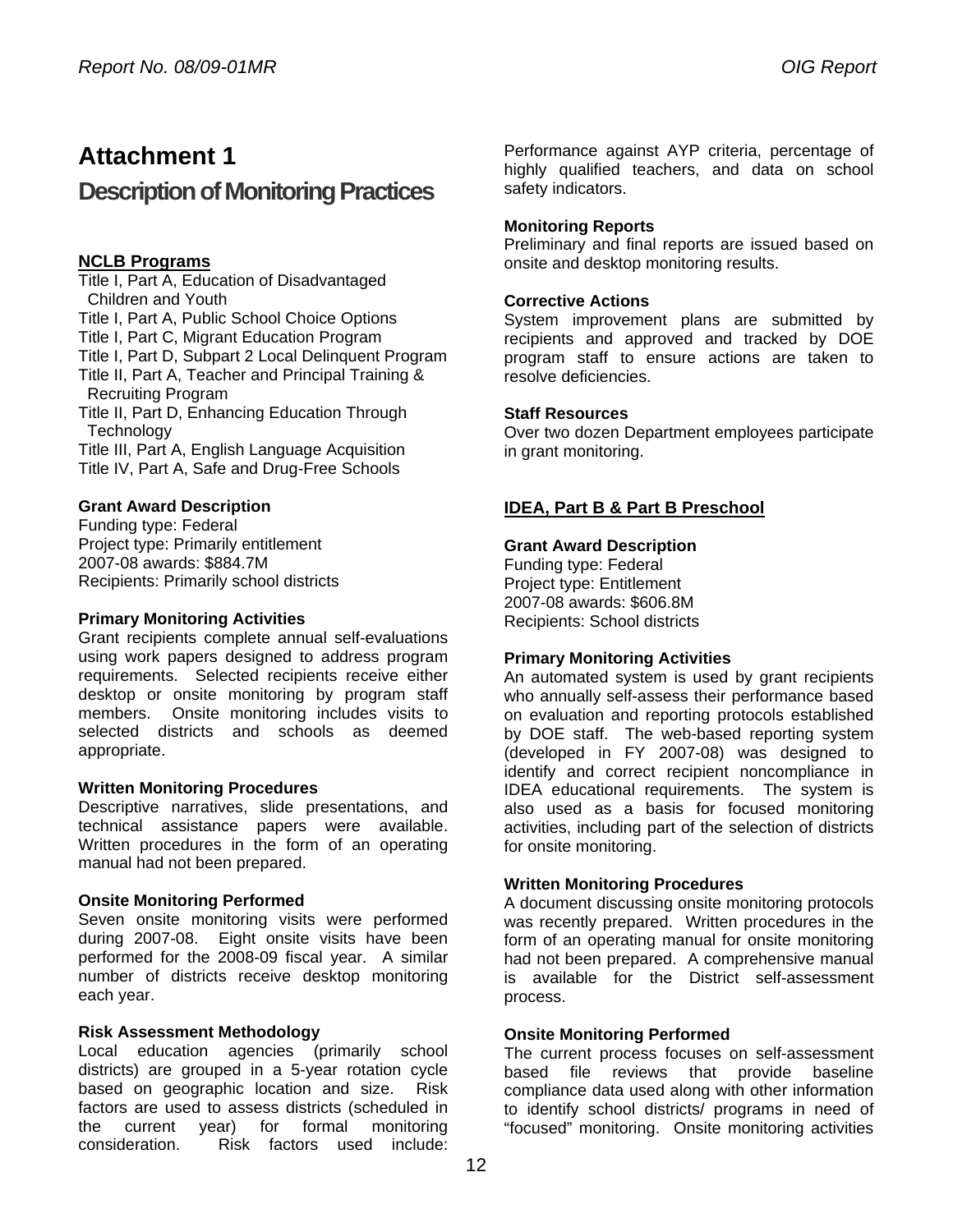were characterized as "in transition". Two onsite monitoring visits have been performed as of October 2008. Seven additional onsite monitoring visits were planned before the end of the current fiscal year.

#### **Risk Assessment Methodology**

A matrix of various assessment levels was recently developed to identify school districts for onsite monitoring. Criteria included costs per student, data from formal dispute resolutions, and timeliness of the districts' correction of noncompliance issues.

#### **Monitoring Reports**

Preliminary reports are issued when districts submit self-assessment results. Program staff validates the results and verifies corrective actions to be taken. Findings resulting from the selfassessment, validation, and verification processes are included in a final report for each school district.

#### **Corrective Actions**

Corrective action plans are developed based on the types of noncompliance noted in the selfassessment. Corrective action plans required through the self-assessment process are incorporated into existing action plans for the district.

#### **Staff Resources**

Five staff positions are designated to monitor programs (two positions were currently vacant).

#### **Division of Workforce Education:**

Adult Education & Family Literacy Perkins, Career & Technical Education

#### **Grant Award Description**

Funding type: Federal Project type: Discretionary non-competitive and competitive 2007-08 awards: \$110.7M Recipients: School districts and community colleges

#### **Primary Monitoring Activities**

Onsite monitoring visits are conducted which include interviews, observations, and records reviews. Other monitoring strategies may be used which include self-assessment and targeted technical assistance.

#### **Written Monitoring Procedures**

Manuals are prepared which contain policies, procedures, and protocols (dated 2008-09).

#### **Onsite Monitoring Performed**

 new director and develop a new monitoring Onsite visits were suspended for 2007-08 to hire a system. In 2008-09, 11 recipients are scheduled to receive onsite monitoring, based on risk assessment results.

#### **Risk Assessment Methodology**

A risk assessment of all grant recipients is conducted annually using factors that include: volume of funding, number of ongoing grants awards, ability to fully expend funds, past monitoring or audit findings, and recent organizational changes. Results categorize recipients into tiers indicating level of risk and appropriate monitoring strategies, including onsite visits.

#### **Monitoring Reports**

Preliminary and final monitoring reports are issued as onsite visits are performed (during the current fiscal year).

#### **Corrective Actions**

Grant recipients are assigned a program contact who tracks corrective actions. System improvement plans and corrective action plans are used. Regular reporting is required with specific completion dates. A tracking system is in place.

#### **Staff Resources**

Including the director, five positions are involved with grant monitoring which occurs throughout the year.

#### **21st Century Community Learning Centers**

#### **Grant Award Description**

Funding type: Federal Project type: Competitive discretionary and discretionary non-competitive 2007-08 awards: \$50.6M Recipients: School districts and non-profit community-based organizations

#### **Primary Monitoring Activities**

Grant recipients complete annual self-evaluations using forms designed to address program requirements. Selected recipients receive either desktop or onsite monitoring by program and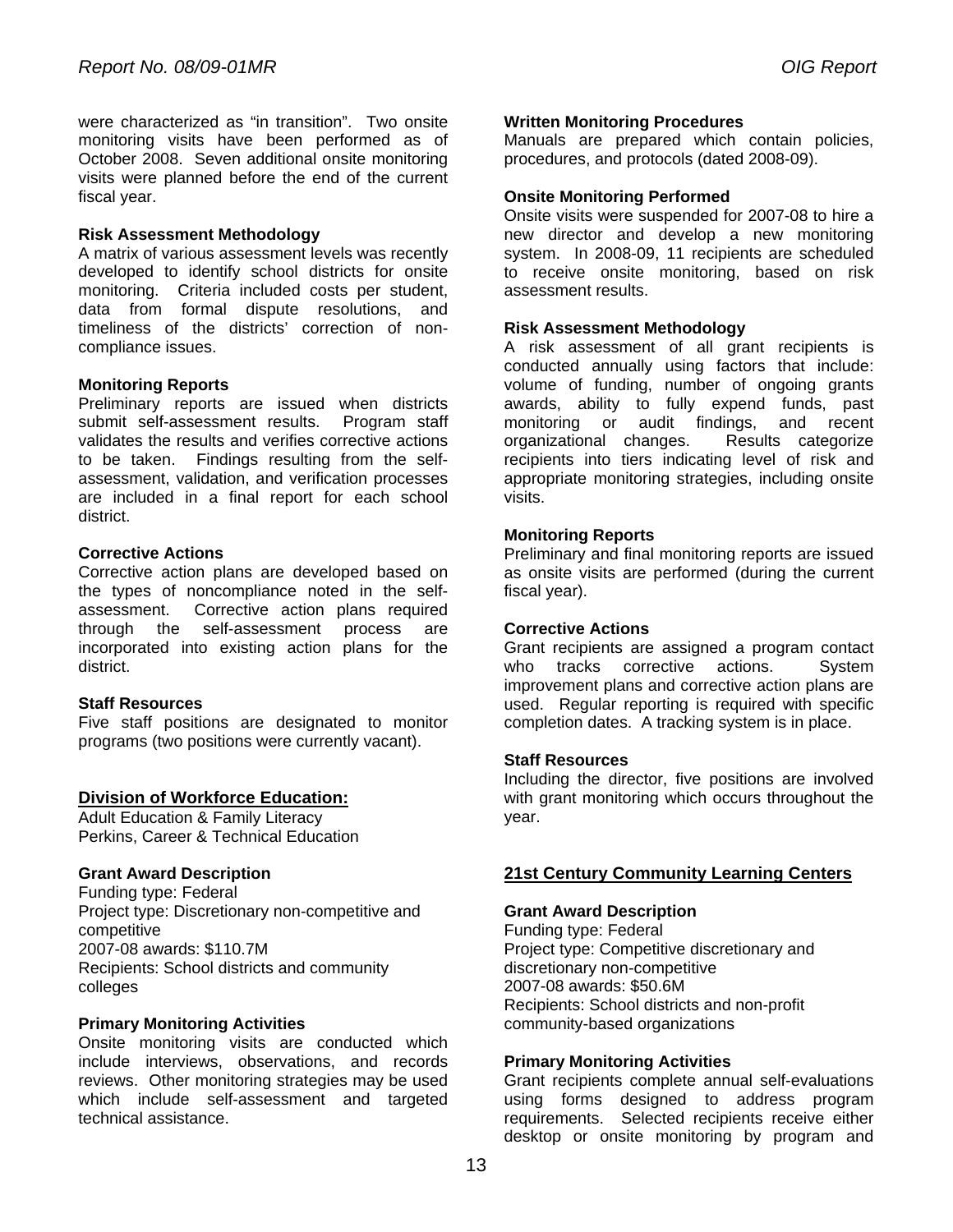consultant staff members. Onsite monitoring includes visits to selected schools.

#### **Written Monitoring Procedures**

Standard operating procedures for a policy and compliance unit were in place as well as manuals for other program functions/ units (program evaluation and technical assistance).

#### **Onsite Monitoring Performed**

Six onsite monitoring visits were performed during 2007-08 by a grant-funded Policy and Compliance Unit. Evaluative visits are also made by the Program Evaluation Unit.

#### **Risk Assessment Methodology**

Selection of recipients for onsite monitoring is based on risk factors noted by program evaluation and technical assistance units that encounter recipients as they are awarded funding.

#### **Monitoring Reports**

Preliminary and final reports are issued.

#### **Corrective Actions**

Recipients submit corrective action plans. The Policy and Compliance Unit follows up to ensure compliance. Final resolution letters are issued to recipients when corrective action plans are fully implemented.

#### **Staff Resources**

The program director oversees a grant with a state university involving approximately 12 consultant staff members who provide program administration and monitoring services. Two persons make up the Policy and Compliance (monitoring) Unit.

#### **Reading First**

#### **Grant Award Description**

Funding type: Federal Project type: Entitlement 2007-08 awards: \$52.1M Recipients: School districts

#### **Primary Monitoring Activities**

Performance data is reviewed annually by program staff to identify schools not meeting core reading achievement goals. School districts are then required to submit a District Support Plan for schools identified by the state as not meeting goals. Program staff members review and approve the plans. Of the schools identified, lower

performing schools are selected for onsite monitoring.

#### **Written Monitoring Procedures**

Reading First program staff commented they had written procedures, but not organized together into a formal bound booklet.

#### **Onsite Monitoring Performed**

During 2007-08, 51 schools received onsite visits. In the current year, 35 schools were visited.

#### **Risk Assessment Methodology**

Data is reviewed to identify schools not meeting core Reading First goals. Lower performing schools were then selected for onsite evaluation.

#### **Monitoring Reports**

Letters sent to district superintendents describe onsite visit observations and make specific recommendations and/or requirements.

#### **Corrective Actions**

Mid-year District Support Plan status reports are required. Program staff may revisit selected out of compliance schools as deemed necessary.

#### **Staff Resources**

Approximately 13 persons were involved in 2007- 08 including grant-funded university staff assistance with annual onsite monitoring activities.

#### **FDLRS Associate Centers**

#### **Grant Award Description**

Funding type: Federal and state Project type: Discretionary non-Competitive 2007-08 awards: \$20.8M Recipients: School districts

#### **Primary Monitoring Activities**

Performance reporting by staff at associate centers is submitted quarterly and reviewed by program management.

#### **Written Monitoring Procedures**

Written procedures for monitoring activities performed are not prepared.

#### **Onsite Monitoring Performed**

No onsite monitoring is performed.

**Risk Assessment Methodology**  Not applicable.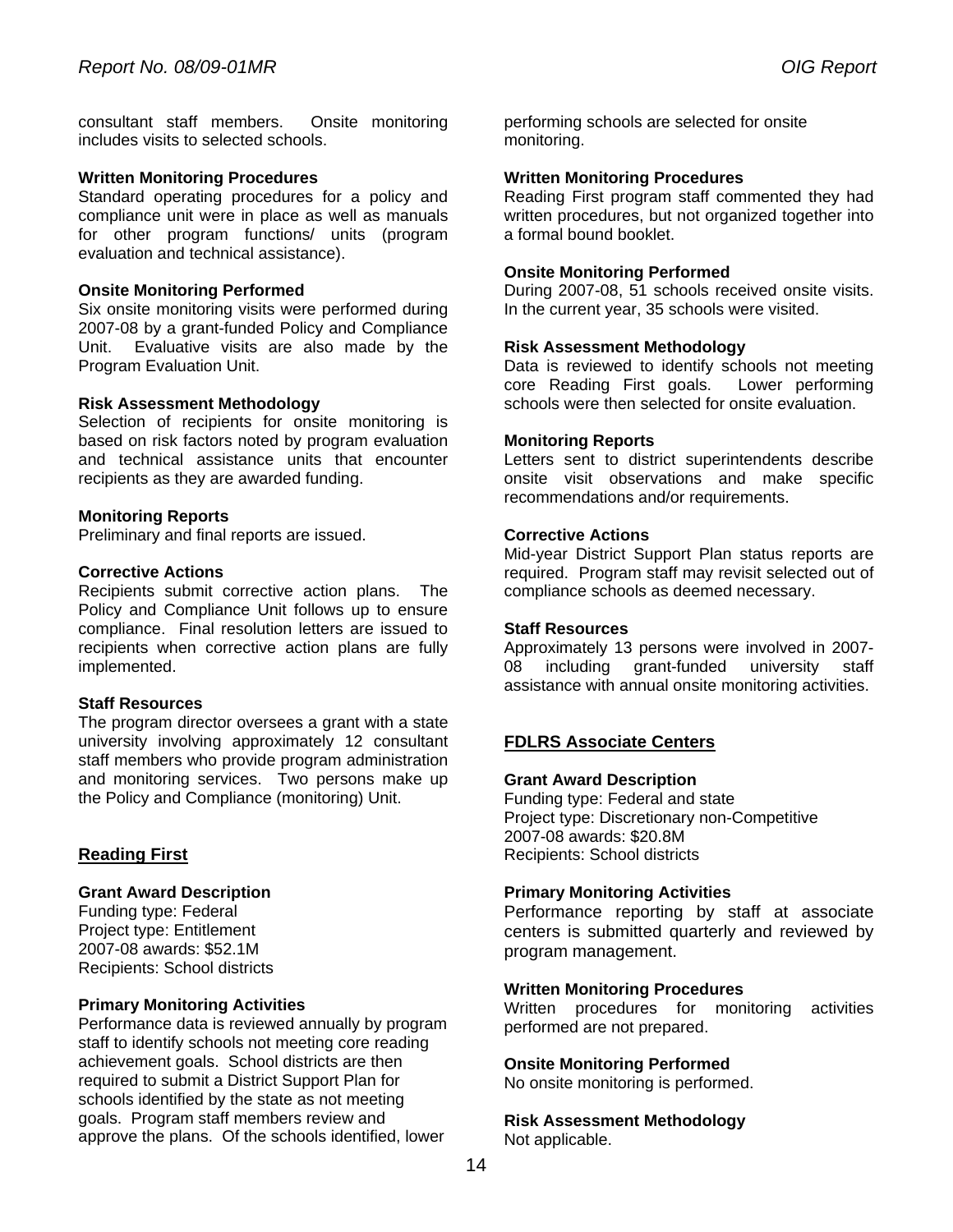#### **Monitoring Reports**

Not applicable.

**Corrective Actions**  Not applicable.

#### **Staff Resources**

Two Department employees and two grant funded positions coordinate/ oversee aspects of associate center operations.

#### **Adults with Disabilities Grant Program**

#### **Grant Award Description**

Funding type: State Project type: Entitlement 2007-08 awards: \$17.1M Recipients: School districts and community colleges

#### **Primary Monitoring Activities**

Program contact reviews quarterly invoices and performance reports.

#### **Written Monitoring Procedures**  Written procedures for monitoring activities performed are not prepared.

**Onsite Monitoring Performed**  No onsite monitoring is performed.

**Risk Assessment Methodology**  Not applicable.

**Monitoring Reports**  Not applicable.

**Corrective Actions**  Not applicable.

**Staff Resources**  One program contact.

#### **University of Miami - First Accredited Medical School**

#### **Grant Award Description**

Funding type: State Project type: Entitlement (Proviso) 2007-08 award: \$9.4M Recipient: University of Miami medical school

#### **Primary Monitoring Activities**

Program contact reviews project application, enrollment information, and quarterly invoices/ reports.

#### **Written Monitoring Procedures**

Written procedures for monitoring activities performed are not prepared.

### **Onsite Monitoring Performed**

No onsite monitoring is performed.

**Risk Assessment Methodology**  Not applicable.

**Monitoring Reports**  Not applicable.

**Corrective Actions**  Not applicable.

**Staff Resources**  One program contact.

#### **Florida Community Service Grants**

#### **Grant Award Description**

Funding type: State Project type: Discretionary non-Competitive 2007-08 awards: \$8.4M Recipients: Primarily universities and community colleges

#### **Primary Monitoring Activities**

Program contact participants in monthly teleconferences with grant recipients and reviews quarterly invoices/ reports.

**Written Monitoring Procedures**  Written procedures for monitoring activities performed are not prepared.

**Onsite Monitoring Performed**  No onsite monitoring is performed.

**Risk Assessment Methodology**  Not applicable.

**Monitoring Reports**  Not applicable.

**Corrective Actions**  Not applicable.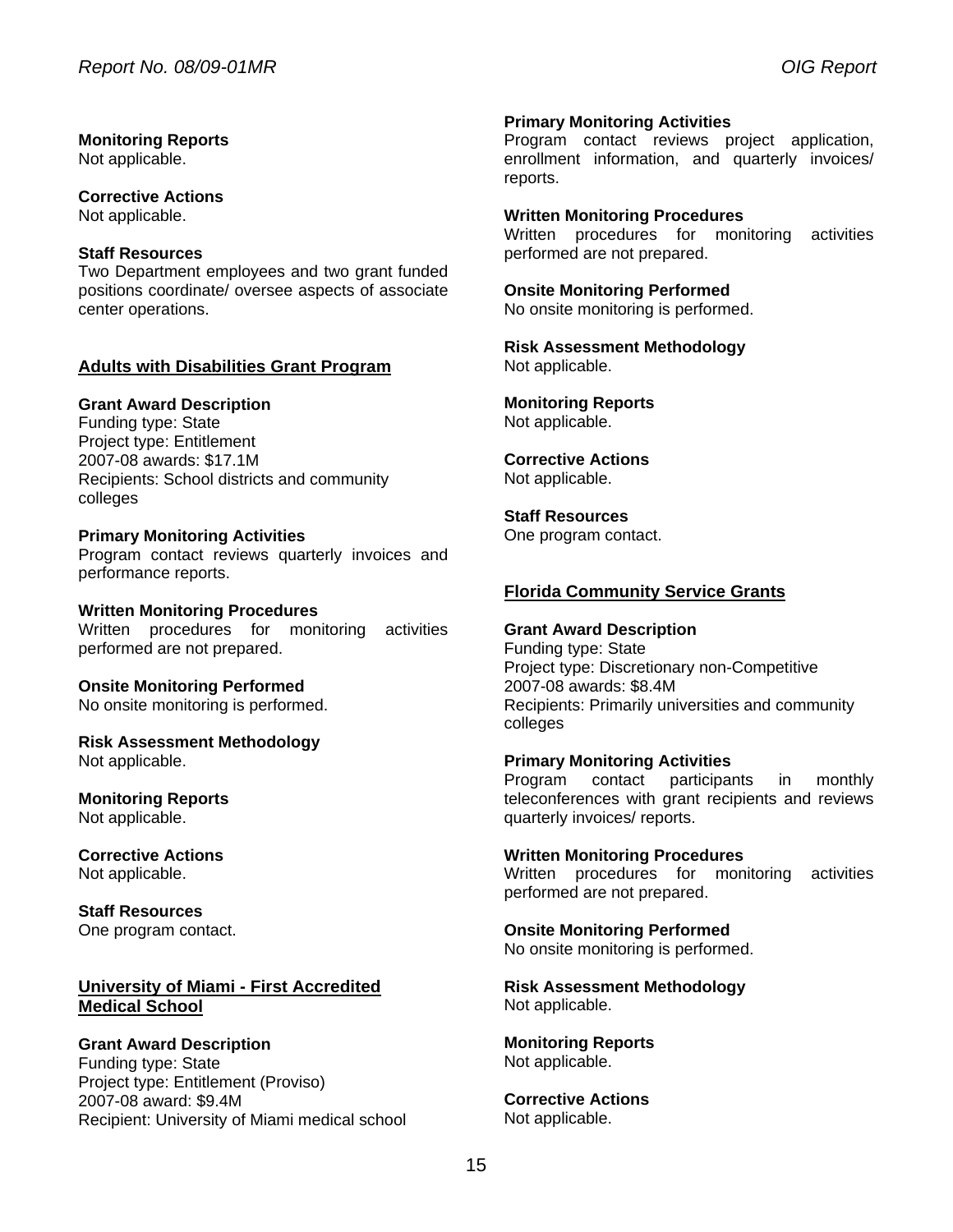**Staff Resources**  One program contact.

#### **Center for Autism and Related Disabilities Program**

**Grant Award Description**  Funding type: State Project type: Discretionary non-competitive 2007-08 awards: \$7.2M Recipients: State universities

#### **Primary Monitoring Activities**

Program contact reviews grant recipient reporting via an online database which tracks activities performed.

**Written Monitoring Procedures**  Written procedures for monitoring activities performed are not prepared.

**Onsite Monitoring Performed**  No onsite monitoring is performed.

**Risk Assessment Methodology**  Not applicable.

**Monitoring Reports**  Not applicable.

**Corrective Actions**  Not applicable.

**Staff Resources**  One program contact.

#### **Florida Literacy & Reading Excellence Center**

**Grant Award Description**  Funding type: Federal Project type: Discretionary non-competitive 2007-08 award: \$6.3M Recipient: State university (UCF)

#### **Primary Monitoring Activities**

 from program staff. Program contact has regular contact with recipient program director and attends periodic project staff meetings. He reviews quarterly reports received

#### **Written Monitoring Procedures**

Written procedures for monitoring activities performed are not prepared.

**Onsite Monitoring Performed**  No onsite monitoring is performed.

**Risk Assessment Methodology**  Not applicable.

**Monitoring Reports**  Not applicable.

**Corrective Actions**  Not applicable.

**Staff Resources**  One program contact.

#### **Nova Southeastern University-Health Programs**

Funding type: State **Grant Award Description**  Project type: Entitlement (Proviso) 2007-08 award: \$6.2M Recipient: Nova Southeastern University

**Primary Monitoring Activities**  Program contact reviews project application, enrollment information, and quarterly invoices.

**Written Monitoring Procedures**  Written procedures for monitoring activities performed are not prepared.

#### **Onsite Monitoring Performed**

No onsite monitoring is performed.

**Risk Assessment Methodology**  Not applicable.

**Monitoring Reports**  Not applicable.

**Corrective Actions**  Not applicable.

**Staff Resources** 

One program contact.

#### **Math & Science Partnership-Solutions for Florida's Future**

**Grant Award Description**  Funding type: Federal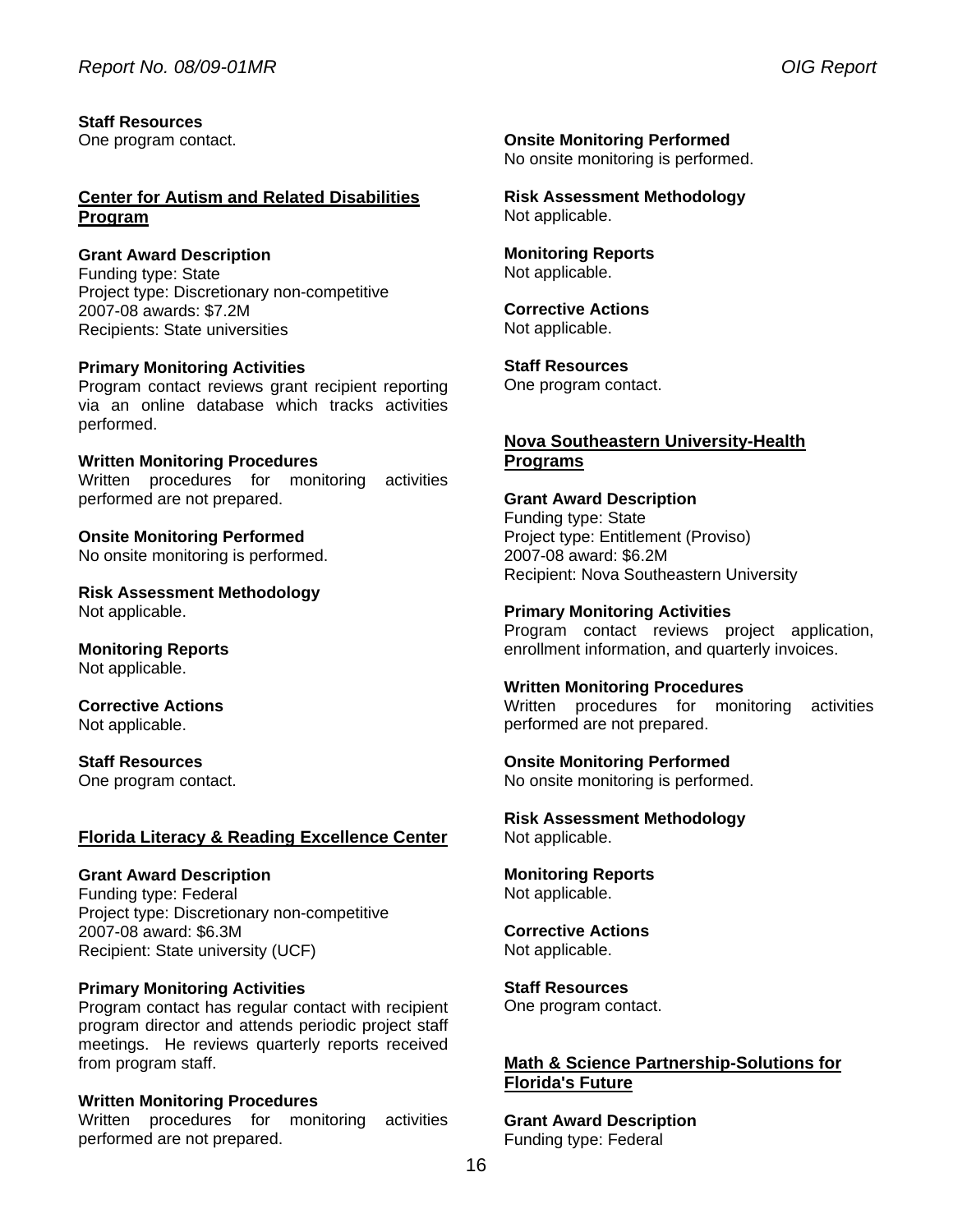Project type: Competitive discretionary 2007-08 award: \$5.9M Recipient: State university (USF)

#### **Primary Monitoring Activities**

Program contact attends periodic leadership meetings to oversee progress and deliverables, and reads and evaluates annual reports.

#### **Written Monitoring Procedures**

Written procedures for monitoring activities performed are not prepared.

#### **Onsite Monitoring Performed**

No onsite monitoring is performed.

**Risk Assessment Methodology**  Not applicable.

**Monitoring Reports**  Not applicable.

**Corrective Actions**  Not applicable.

**Staff Resources**  One program contact.

#### **Florida Inclusion Network**

#### **Grant Award Description**

Funding type: Federal Project type: Discretionary non-competitive 2007-08 awards: \$5.0M Recipients: School districts and state universities

#### **Primary Monitoring Activities**

Program contact reviews grant recipient reporting via an online database which tracks activities performed.

**Written Monitoring Procedures**  Written procedures for monitoring activities performed are not prepared.

**Onsite Monitoring Performed**  No onsite monitoring is performed.

**Risk Assessment Methodology**  Not applicable.

**Monitoring Reports**  Not applicable.

**Corrective Actions**  Not applicable.

#### **Staff Resources**

One program contact.

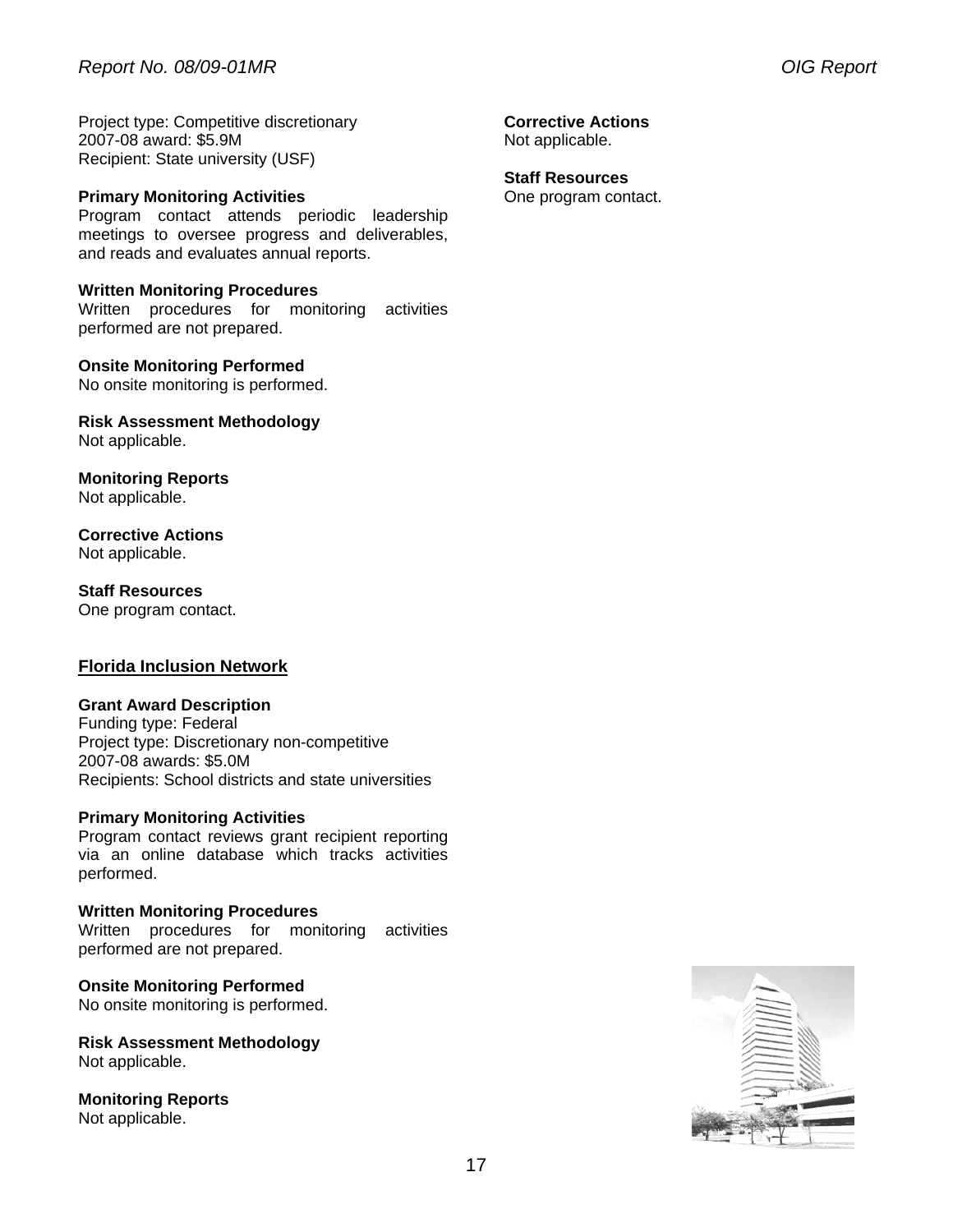# **FLORIDA DEPARTMENT OF EDUCATION**



**STATE BOARD OF EDUCATION** 

**T. WILLARD FAIR,** *Chairman Members* **PETER BOULWARE DR. AKSHAY DESAI ROBERTO MARTÍNEZ JOHN R. PADGET KATHLEEN SHANAHAN LINDA K. TAYLOR** 





#### **M E M O R A N D U M**

**DATE:** June 25, 2009

**TO:** Ed Jordan, Inspector General

**FROM:** Martha K. Asbury

**CC:** Linda Champion, Deputy Commissioner

### **SUBJECT: Response to OIG Report No. 08/09‐01MR**

**Recommendation 1 –** We recommend comprehensive fiscal review activities be performed during onsite monitoring visits to the extent practicable.

**Response –** We agree that enhancing our current fiscal monitoring practices could provide additional assurance that state and federal funds are used appropriately. However, staffing constraints preclude significant changes in the current model. Currently staff in the Bureau of Contracts, Grants and Procurement Management Services and the Director of Audit Resolution and Monitoring provide grants fiscal management training and technical assistance to program staff tasked with monitoring state and federal programs. We will continue to conduct and improve these services to enhance the knowledge and skills of program staff tasked with performing monitoring activities and to assist programs in the development of stronger fiscal monitoring procedures.

**Recommendation 2a –** We recommend program management consider increasing onsite monitoring coverage in grant programs that currently have formal monitoring.

> MARTHA K. ASBURY, DIRECTOR, ADMINISTRATIVE SERVICES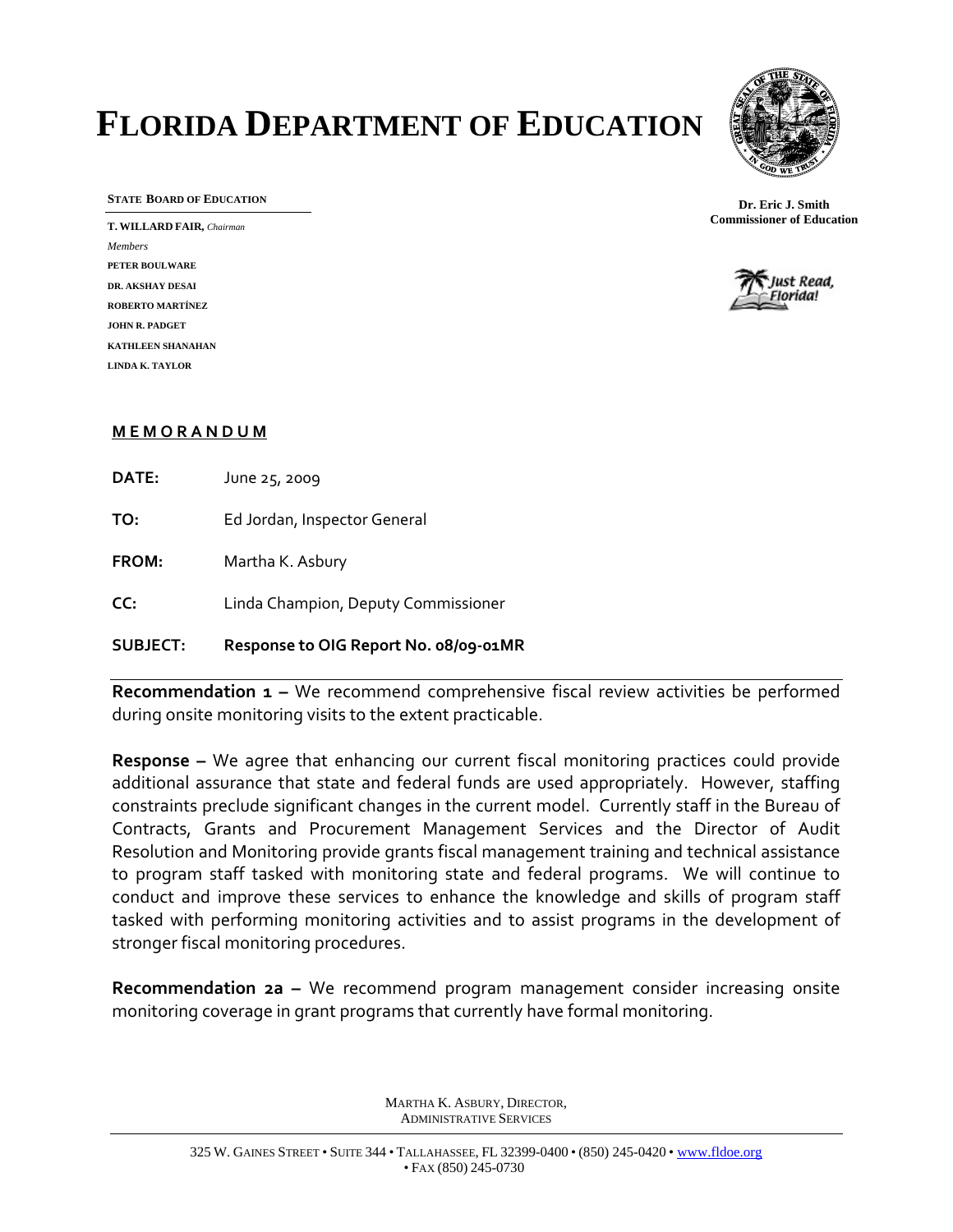**Response –** DOE monitoring consists of many activities including desk top monitoring, onsite monitoring, and the examination of data and performance reports. There are benefits and limitations to each of these activities but they share common objectives of providing

OIG Response to 08‐09‐01MR Grants Monitoring June 25, 2009 Page Two

accountability and successful program outcomes. Consideration will be given to the benefits of onsite monitoring within the constraints of available resources. In developing periodic monitoring plans programs will determine the most efficient manner to allocate the available human resources and travel budget to the various monitoring activities to help ensure accountability and successful program outcomes. The Bureau of Contracts, Grants and Procurement Management Services stands ready to assist programs as necessary.

**Recommendation 2b –** We also recommend formal monitoring, including onsite monitoring, be performed for smaller grant programs.

**Response –** As previously noted, staffing and related budget constraints preclude any significant changes to the extent that "formal" monitoring can be conducted with the smaller grant programs. Onsite monitoring is particularly difficult with respect to the small programs because there are rarely administrative funds attached to these programs. While it may be possible to establish more structured monitoring protocols for these programs, it is not likely that the Department can redirect existing resources to provide substantive onsite monitoring. Staff of the Bureau of Contracts, Grants and Procurement Management Services will work with DOE program areas to determine the timing, nature and extent of monitoring activities for small grants to ensure sufficient oversight of grant activities within the constraints of available resources.

**Recommendation 3 –** We recommend monitoring systems be formalized in approved written procedures that address such areas as…

**Response –** Staff of the Bureau of Contracts, Grants and Procurement Management Services will continue to assist DOE program areas in developing or improving their formal monitoring procedures.

**Recommendation 4 –** We recommend consideration be given to encouraging recipients to submit SIPs to be included in final monitoring reports, but not delaying the issuance of reports should recipients fail to respond to submission deadlines established by the Department.

**Response –** Staff of the Bureau of Contracts, Grants and Procurement Management Services will assist DOE program areas in developing mechanisms to facilitate the timely receipt of SIPs and in determining the circumstances where reports would be issued without SIPs.

**Recommendation 5 –** We recommend the Federal Programs section consider modifications to the risk assessment approach used.